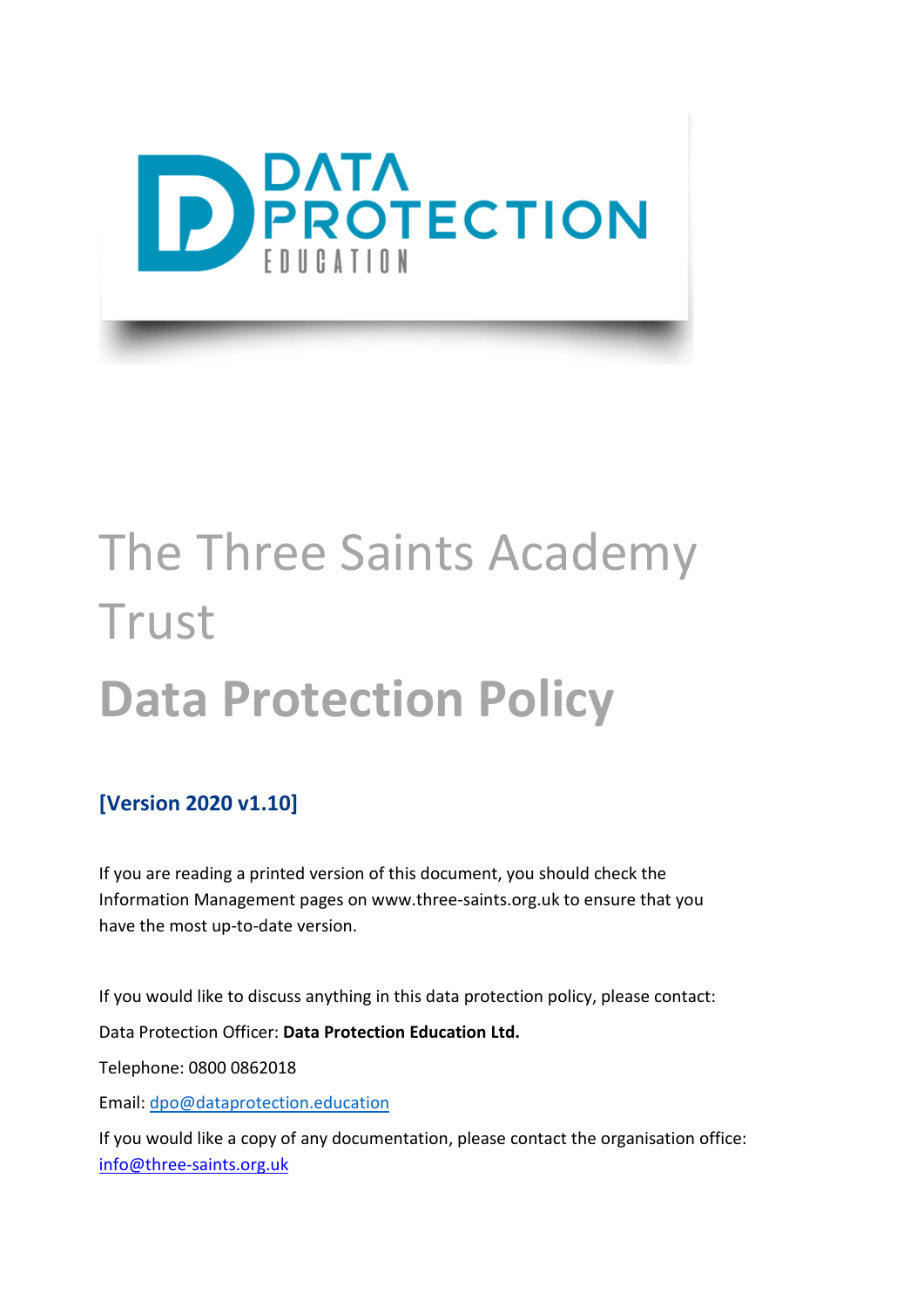

#### Document version

| Version          | Author              | <b>Date</b> | Approved by | <b>Effective from</b> |
|------------------|---------------------|-------------|-------------|-----------------------|
| 1.1              | DPE - JE            | 1/5/2018    |             |                       |
| 1.2 qa check     | DPE - TK            | 1/6/2018    |             |                       |
| $1.3^{1}$        | DPE - JK            | 5/6/2018    |             |                       |
| 1.4 <sup>2</sup> | DPE - CM            | 13/01/2019  |             |                       |
| $1.5^{3}$        | DPE-JE              | 15/07/2020  |             |                       |
| 1.6 <sup>4</sup> | DPE-JE              | 04/12/20    |             |                       |
| 1.6 <sup>5</sup> | DPE-JE              | 04/12/20    |             |                       |
| 1.8              | DPE-JE              | 15/01/21    |             |                       |
| 1.9              | DPE-JE              | 24/11/21    |             |                       |
| 1.10             | DPE-JE              | 01/01/22    |             |                       |
| 1.11             | <b>Three Saints</b> | 22/04/22    |             |                       |
| 1.12             | <b>Three Saints</b> | 16/05/22    |             |                       |

<span id="page-1-0"></span><sup>1</sup> Revision to Data Protection Act 2018 references.

<span id="page-1-1"></span><sup>2</sup> Re-organisation and addition of DBS section

<span id="page-1-2"></span><sup>3</sup> Addition of COVID-19 statement

<span id="page-1-3"></span><sup>4</sup> Fixed numbering. No substantive changes

<span id="page-1-4"></span><sup>5</sup> Fixed table of contents. No substantive changes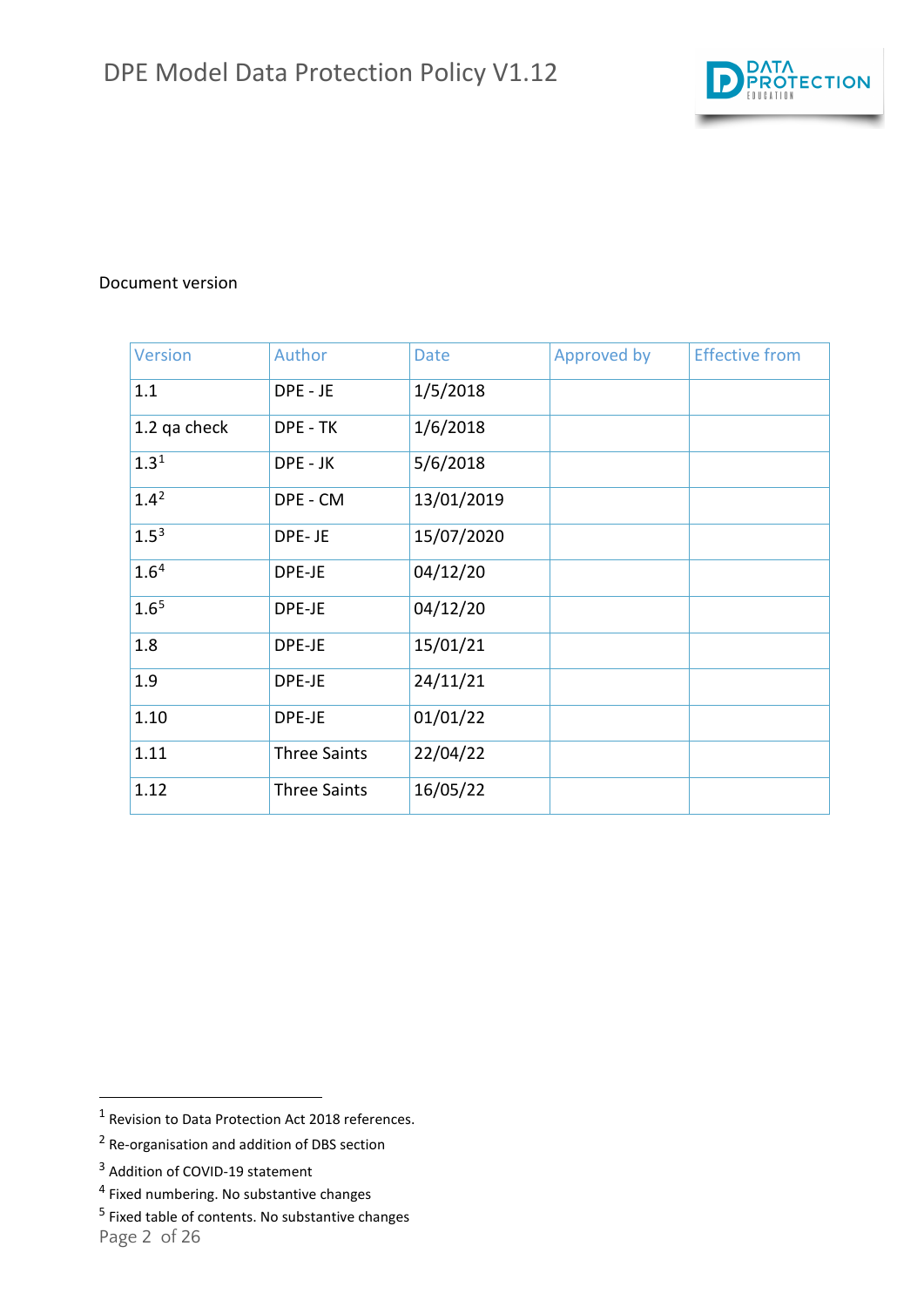

#### **Contents**

| 5<br>1. COMMITMENT TO GENERAL DATA PROTECTION AND DATA PROTECTION BY DESIGN |                              |  |  |  |
|-----------------------------------------------------------------------------|------------------------------|--|--|--|
| 2. POLICY OBJECTIVES ROLES RESPONSIBILITIES                                 | 6                            |  |  |  |
| <b>3. POLICY STATEMENT</b>                                                  | 6                            |  |  |  |
| <b>4. ABOUT THIS POLICY</b>                                                 | 6                            |  |  |  |
| <b>5. DATA PROTECTION OFFICER</b>                                           | $\overline{7}$               |  |  |  |
| <b>6. DATA PROTECTION PRINCIPLES</b>                                        | 8                            |  |  |  |
| 7. DATA SUBJECT'S RIGHTS                                                    | 9                            |  |  |  |
| 8. FAIR AND TRANSPARENT PROCESSING OF DATA                                  | 9                            |  |  |  |
| 9. LAWFUL PROCESSING OF DATA                                                | 11                           |  |  |  |
| <b>10. SPECIAL CATEGORY DATA</b>                                            | 11                           |  |  |  |
| 11. CONSENT                                                                 | 11                           |  |  |  |
| 12. DISCLOSURE AND SHARING OF PERSONAL INFORMATION                          | 12                           |  |  |  |
| <b>13. DATA SECURITY</b>                                                    | 13                           |  |  |  |
| <b>14. DATA PROTECTION IMPACT ASSESSMENTS</b>                               | 13                           |  |  |  |
| <b>15. DATA BREACHES</b>                                                    | 14                           |  |  |  |
| <b>16. SUBJECT ACCESS REQUESTS</b>                                          | 15                           |  |  |  |
| <b>17. PUBLICATION OF INFORMATION</b>                                       | 15                           |  |  |  |
| <b>18. DBS DATA</b>                                                         | 16                           |  |  |  |
| 19. PHOTOGRAPHY IMAGES AND VIDEOS                                           | 16                           |  |  |  |
| <b>20. CCTV</b>                                                             | 18                           |  |  |  |
| 21. RETENTION POLICY.                                                       | 18                           |  |  |  |
| 22. TRAINING                                                                | 19                           |  |  |  |
| <b>23. DATA PROCESSORS</b>                                                  | 19                           |  |  |  |
| <b>24. CHANGES TO THIS POLICY</b>                                           | 20                           |  |  |  |
| <b>APPENDIX 1 UK GDPR DEFINITIONS</b>                                       | 21                           |  |  |  |
| APPENDIX 3. DEALING WITH SUBJECT ACCESS REQUESTS                            | 25                           |  |  |  |
| <b>DPE TEMPLATE - Disclaimer</b>                                            | Error! Bookmark not defined. |  |  |  |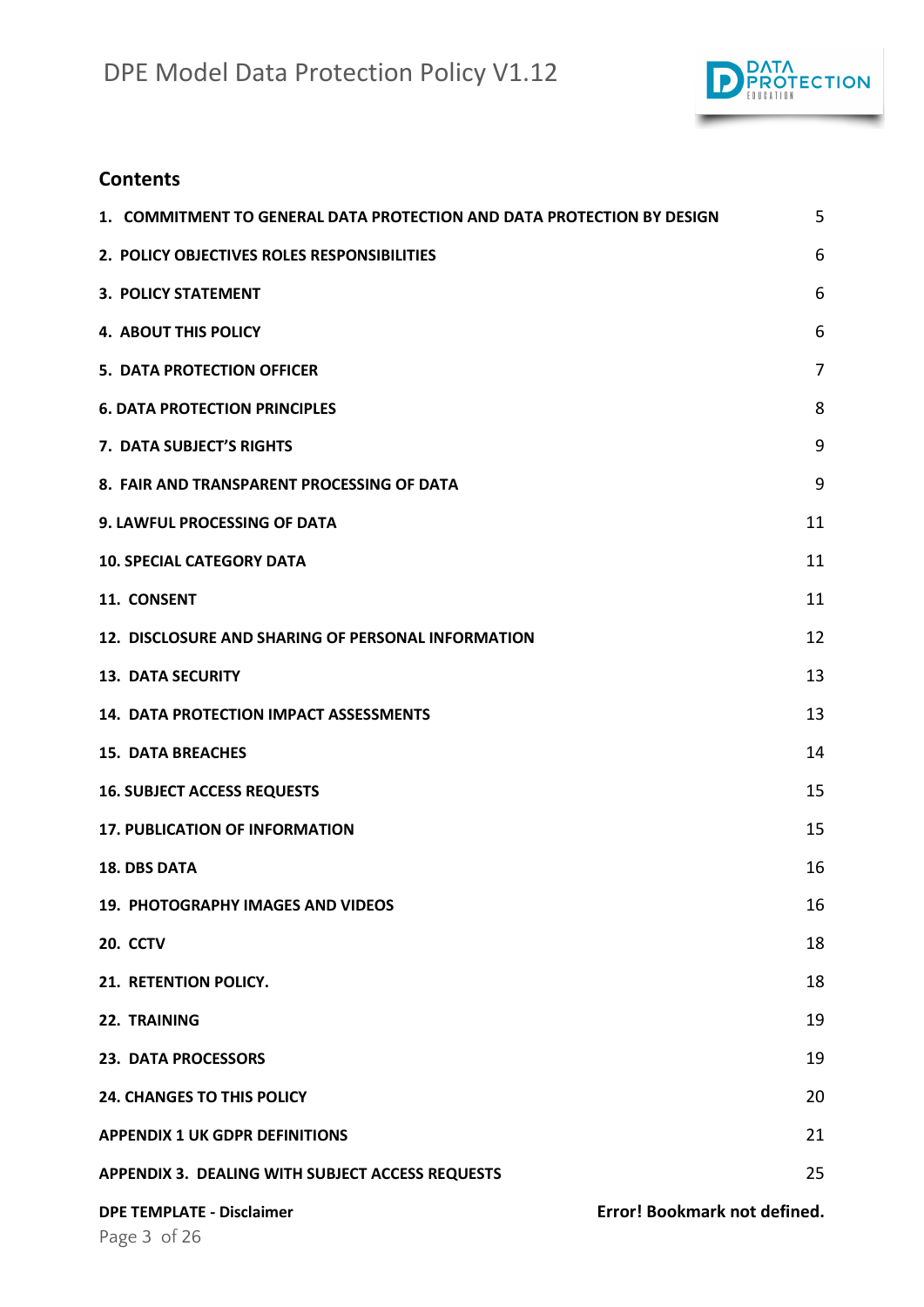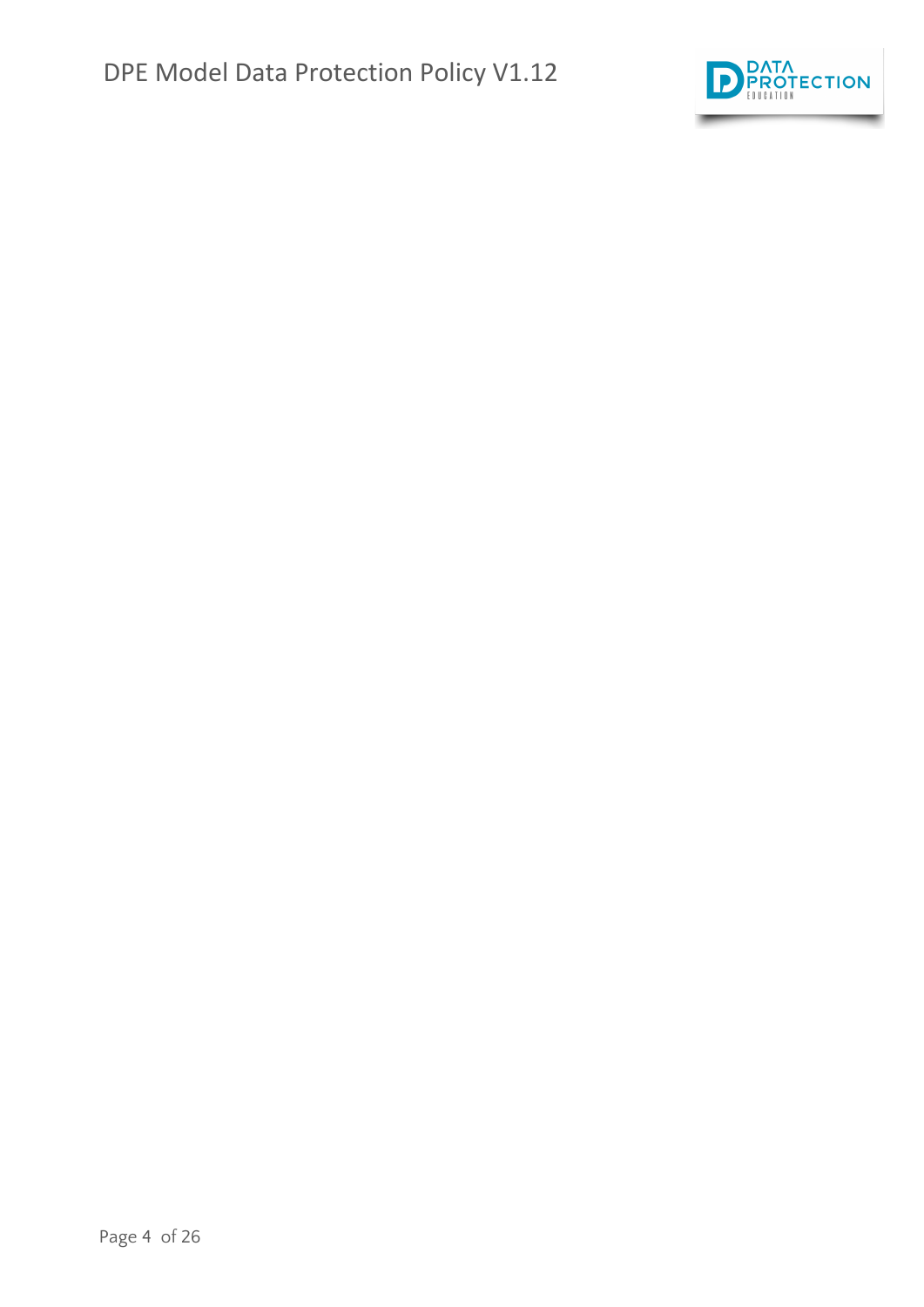

# <span id="page-4-0"></span>**1. COMMITMENT TO GENERAL DATA PROTECTION AND DATA PROTECTION BY DESIGN**

1.1. The UK General Data Protection Regulation ('GDPR', or 'Regulation') tailored within The Data Protection Act 2018 (DPA) is the law that protects personal privacy and upholds individual's rights in relation to data protection. It applies to anyone who handles or has access to people's personal data.

1.2. This policy is intended to ensure that personal information is dealt with properly and securely and in accordance with the legislation. It will apply to personal information regardless of the way it is used, recorded and stored and whether it is held in paper files or electronically.

1.3. This policy sets out the organisation's commitment to data protection and the implementation of a data protection by design approach.

1.4. The organisation will refer to documents and guidance from the Information Commissioner's Office and the Department for Education in relation to UK GDPR, data protection and data processing.

1.5. This includes ensuring the following:

- The creation and maintenance of a data protection working group;
- Assigning responsibility to an individual within The Organisation;
- Assigning a Data Protection Officer;
- Development and maintenance of a data protection project;
- Ensuring that all staff are trained in data protection and take responsibility for the collection, processing, storage and destruction of data;
- A lawful basis for processing is documented for all processing activity;
- Principles relating to processing of personal data are adhered to;
- The rights of data subjects are respected;
- Risks to the rights of data subjects are assessed and mitigated for all large-scale and new processing;
- Regular independent reviews of processing activity and processing documentation are carried out;
- Organisational and technical measures are implemented to protect data;
- Data breaches impacting on the rights and freedoms of data subjects will be reported to the Information Commissioner's Office (ICO)**.**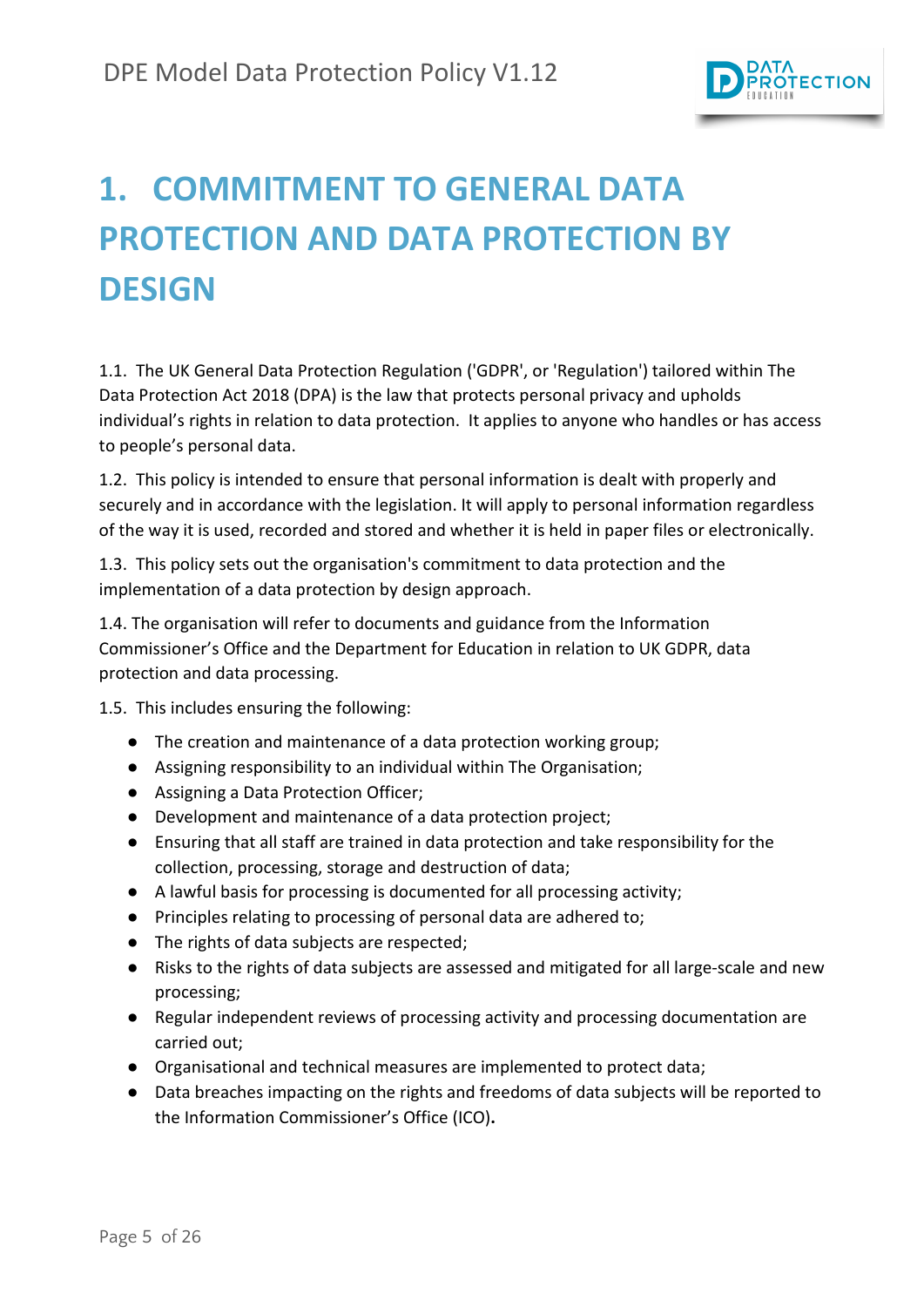

# <span id="page-5-0"></span>**2. POLICY OBJECTIVES ROLES RESPONSIBILITIES**

2.2. **The organisation as the Data Controller** will comply with its obligations under the UK GDPR and the Data Protection Act 2018. The organisation is committed to being concise, clear and transparent about how it obtains and uses personal information and will ensure data subjects are aware of their rights under the legislation. This policy sets out how the organisation will do this.

2.2. All organisation staff and organisation workforce must have a general understanding of the law and understand how it may affect their decisions in order to make an informed judgement about how information is gathered, used and ultimately deleted. All staff must read, understand and comply with this policy in order to comply with its obligations under UK GDPR and the Data Protection Act 2018.

2.3. **The Information Commissioner as the Regulator** can impose substantial fines for breaches of UK GDPR and the Data Protection Act 2018 and other Data Protection Legislation. Therefore, it is imperative that the organisation, all staff and the workforce comply with the legislation. The Data Protection Officer will be the principal point of contact with the ICO.

# <span id="page-5-1"></span>**3. POLICY STATEMENT**

3.1 Everyone has rights with regard to the way in which their personal data is handled. During the course of our activities as an organisation, we will collect, store and process personal data about our pupils, workforce, parents and others. This makes us a data controller in relation to that personal data.

3.2 We are committed to the protection of all personal data and special category personal data for which we are the data controller.

3.3 The law imposes significant fines for failing to lawfully process and safeguard personal data and failure to comply with this policy may result in those fines being applied.

3.4 All members of our staff and workforce will comply with this policy when processing personal data on our behalf. Any breach of this policy may result in disciplinary or other action.

### <span id="page-5-2"></span>**4. ABOUT THIS POLICY**

Page 6 of 26 4.1. The types of personal data that we may be required to handle include information about pupils, parents, our workforce, and others that we deal with. The personal data which we hold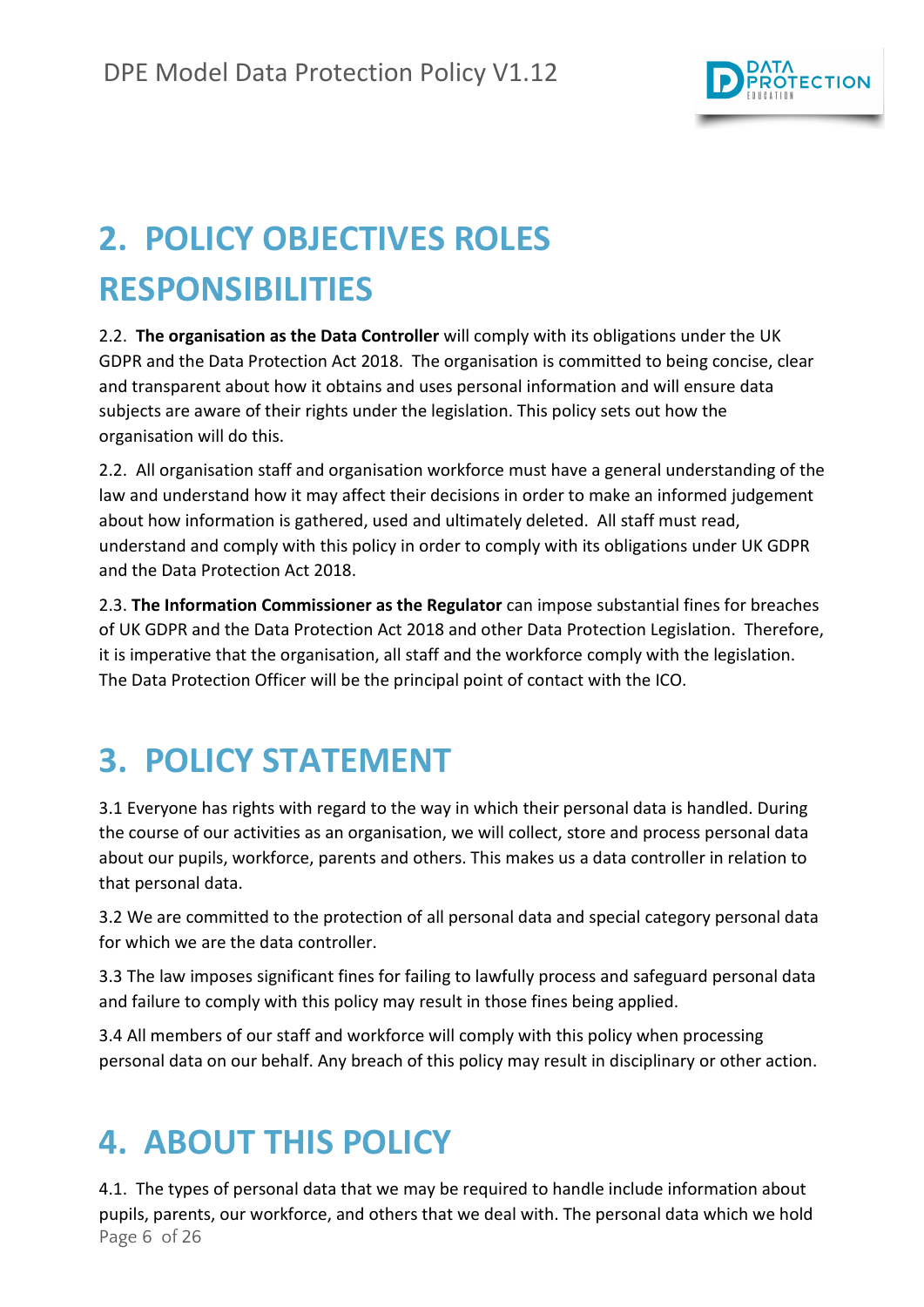

is subject to certain legal safeguards specified in the UK General Data Protection Regulation the Data Protection Act 2018, and other regulations Data Protection Legislation

4.3. This policy does not form part of any employee's contract of employment and may be amended at any time.

4.4. This policy sets out rules on data protection and the legal conditions that must be satisfied when the organisation processes personal data.

4.2. This policy, combined with the organisation's privacy policy and any other document referred to herein, sets out the basis on which the organisation will process any personal data collected from data subjects, or provided to us by data subjects directly and or from other sources.

### <span id="page-6-0"></span>**5. DATA PROTECTION OFFICER**

5.1. As an organisation, we are required to appoint a Data Protection Officer ("DPO"). **Our DPO is Data Protection Education,** and they can be contacted at [dpo@dataprotection.education](mailto:dpo@dataprotection.education) 

The DPO is responsible for ensuring compliance with the Data Protection Legislation and with this policy. Any questions about the operation of this policy or any concerns that the policy has not been followed should be referred in the first instance to the DPO.

5.2 The organisation shall maintain a Data Protection Officer to represent the rights of data subjects and a named Data Protection lead in order to assist the Data Protection Officer.

5.3. The organisation shall ensure that the Data Protection Officer is involved properly and in a timely manner, in all issues which relate to the protection of personal data.

5.4. The organisation shall support the Data Protection Officer in performing the responsibilities outlined below by providing resources necessary to carry out those tasks and access to personal data and processing operations. The Data Protection Officer shall maintain his or her expert knowledge.

5.5. The organisation shall ensure that the Data Protection Officer does not receive any instructions regarding the exercise of their tasks. They shall not be dismissed or penalised by the controller or the processor for performing their tasks.

5.6 The Data Protection Officer shall directly report to the highest management level of the organisation, as needed and report to the Board of Directors at least once a year.

5.7. Data subjects may contact the Data Protection Officer with regard to all issues related to the processing of their personal data and to the exercise of their rights under the regulations.

5.8. The Data Protection Officer and the Data Protection Lead will be bound by confidentiality and must maintain data security by protecting the confidentiality**,** integrity and availability of all personal data, defined as follows: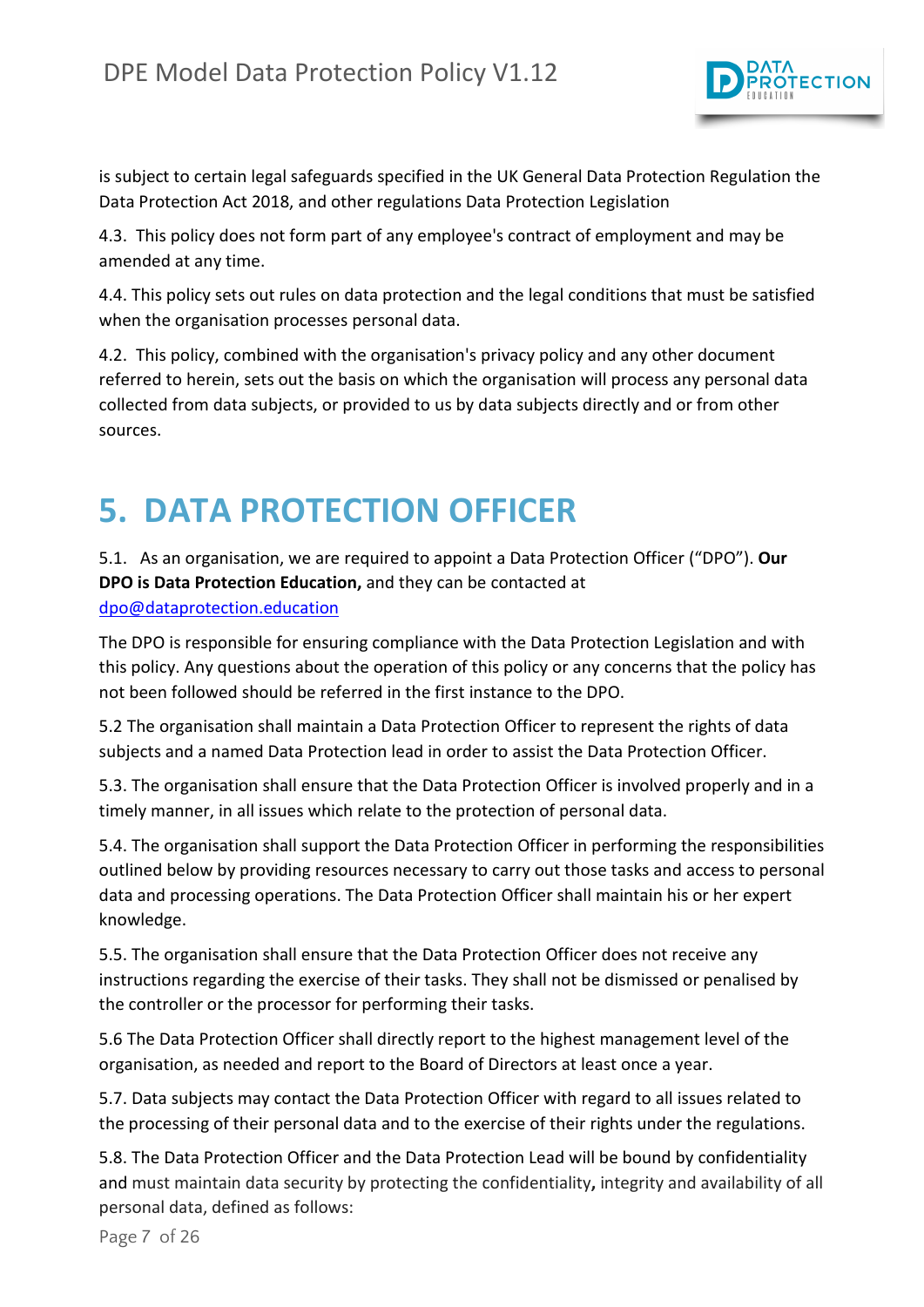

- **Confidentiality** means that only people who have a need to know and are authorised to use the personal data can access it.
- **Integrity** means that personal data is accurate and suitable for the purpose for which it is processed.
- **Availability** means that only authorised users can access personal data when they need it for authorised purposes.

5.9. The Data Protection Officer shall have the following responsibilities:

- Review of all data processing activities (inventory/mapping);
- Conduct of regular health checks/audits and issue recommendations;
- Assist with data protection impact assessments and monitoring performance;
- Monitoring and advice relating to subject access requests and data breaches;
- Assist the organisation with the maintenance of records;
- Monitoring and advice relating to FOI and other information requests;
- Cooperation with, and acting as the contact point for the Information Commissioner's Office, who are the supervisory authority in respect of all data protection matters;
- Act as the contact point for data subjects to deal with requests and complaints;
- Training of organisation staff and workforce.

#### <span id="page-7-0"></span>**6. DATA PROTECTION PRINCIPLES**

6.1. Anyone processing personal data must comply with the data protection principles. The organisation will comply and is committed to these principles in relation to any processing of personal data. The Data Protection principles provide that personal data must be:

- **Processed lawfully, fairly and in a transparent manner** in relation to the data subject and their rights;
- **Collected for specified, explicit and legitimate purposes** and not further processed in a manner that is incompatible with those purposes;
- **Adequate, relevant and limited to what is necessary** in relation to the purposes for which they are processed;
- **Accurate and, where necessary, kept up to date;**
- **Kept in a form which permits identification of data subjects for no longer than is necessary**;
- **Processed in a manner that ensures appropriate security of the personal data**
- **Must NOT be transferred to people or organisations situated in other countries without adequate protection.**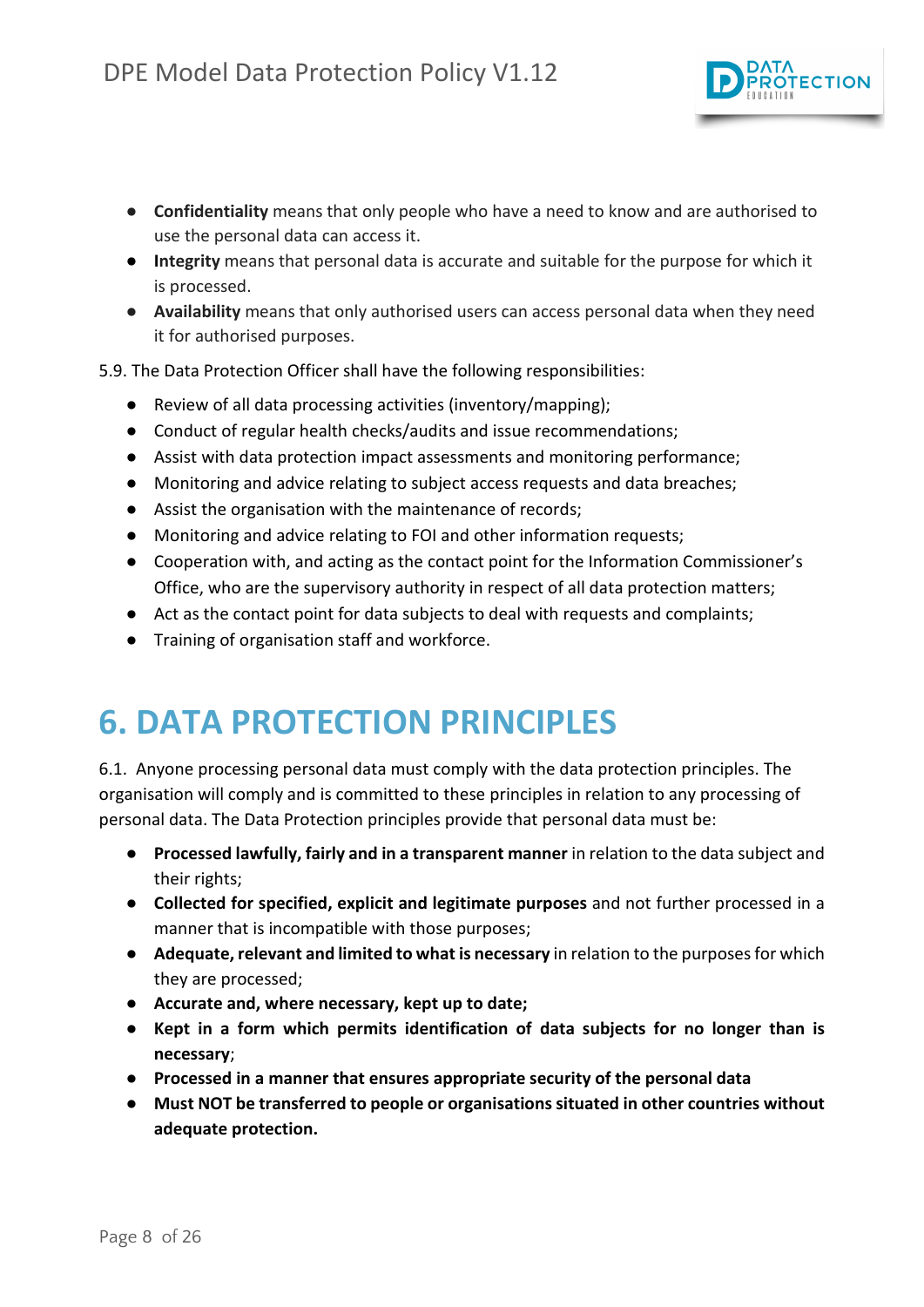

### <span id="page-8-0"></span>**7. DATA SUBJECT'S RIGHTS**

7.1. The organisation supports the rights of data subjects (or the parents/carers of data subjects where data subjects are not able to demonstrate the capacity to understand their rights) in relation to data that is processed or stored about them, as follows:

- Right to fair and transparent processing;
- Right of access;
- Right of rectification;
- Right to erasure (the "right to be forgotten");
- The right to restrict processing;
- Right to be notified of erasure, rectification or restriction;
- Right of data portability;
- Right to object to processing:
- Right to object to processing for the purposes of direct marketing;
- Right to object to processing for scientific, historical or statistical purposes;
- Right to not be evaluated on the basis of automated processing;
- Right to withdraw consent at any time;
- Right to be notified about a data breach;
- Right to an effective judicial remedy against a supervisory authority;
- Right to lodge a complaint with supervisory authority;
- Right to an effective judicial remedy against a controller or processor; Right to compensation.

7.2. The organisation shall maintain procedures, policies and notices to ensure that data subjects are informed about their rights

# <span id="page-8-1"></span>**8. FAIR AND TRANSPARENT PROCESSING OF DATA**

8.1. Data Protection Legislation is not intended to prevent the processing of personal data, but to ensure that it is done fairly and without adversely affecting the rights of the data subject.

8.2. For personal data to be processed fairly, data subjects must and will be made aware of the following in our privacy notices or requests to process data:

- That the personal data is being processed;
- Why the personal data is being processed;
- What the lawful basis is for that processing (see below);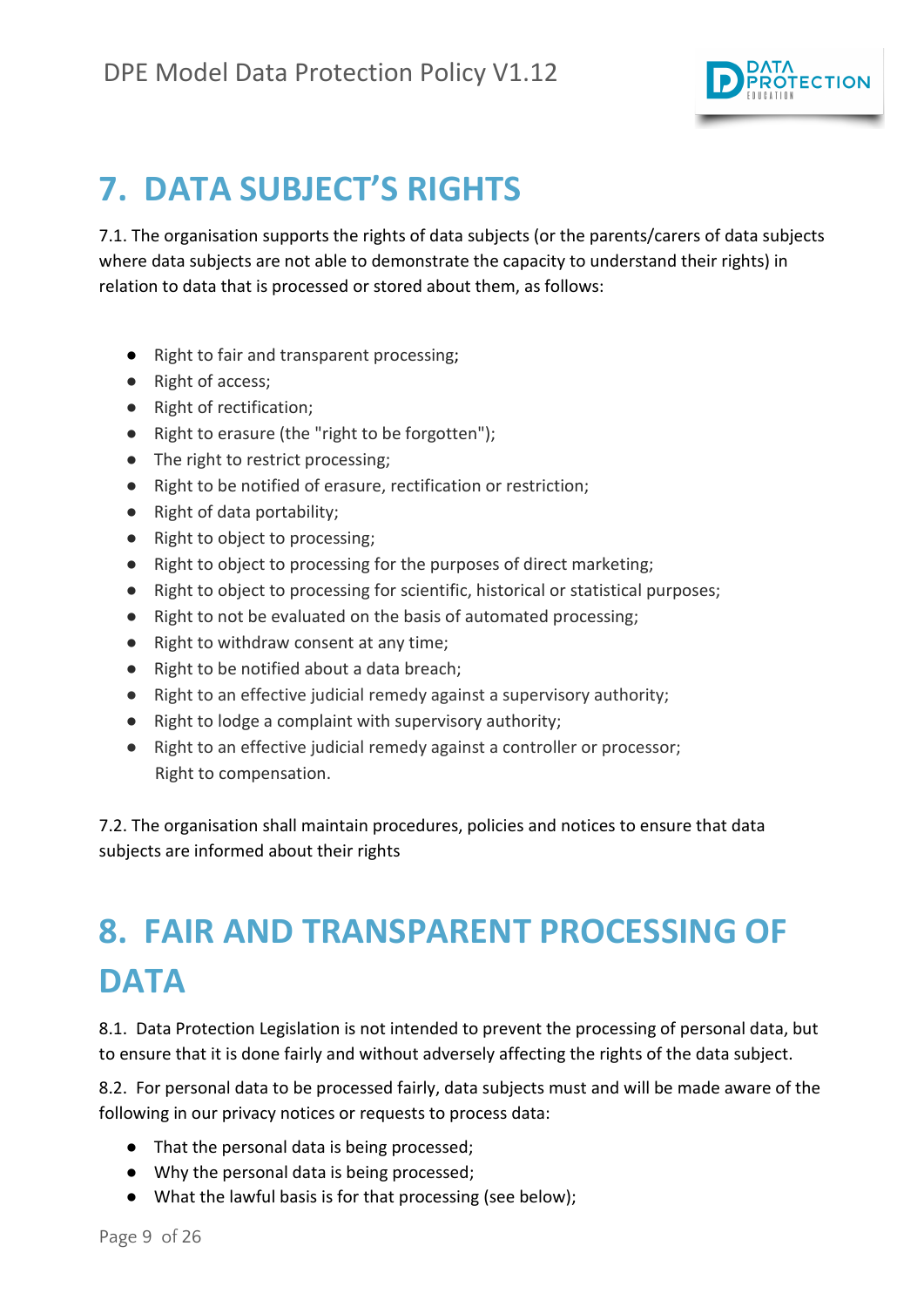

- Whether the personal data will be shared, and if so with whom;
- The period for which the personal data will be held;
- The existence of the data subject's rights in relation to the processing of that personal data; and
- The right of the data subject to raise a complaint with the Information Commissioner's Office in relation to any processing.

8.3. The organisation will only process data that is **necessary and relevant to the purpose for which it was gathered and will ensure that we have a lawful basis for any processing.**

8.4 Data collected for the purposes of public health (including visitor contact data for COVID-19) will be kept as long as required. Contact data for visitors will be kept for 21 days after the most recent visit, with information on visitors kept as per standard retention requirements. Public Health data may be shared with third-parties as required including, but not limited to:

- National Health Service (including NHS Test and Trace)
- Public Health England
- Other local health authorities

Data collected and processed for public health purposes is done so under GDPR [Article 9\(2\)\(i\)](https://gdpr-info.eu/art-9-gdpr/) which states: (in part) "processing is necessary for reasons of [public interest](https://kb.dataprotection.education/component/seoglossary/1-data-protection-definitions/public-interest) in the area of public health, such as protecting against serious cross-border threats to health..." and [Recital 54](https://gdpr-info.eu/recitals/no-54/) which includes: "The processing of special categories of personal data may be necessary for reasons of public interest in the areas of public health without consent of the data subject."

8.5 Collection and processing of visitor data will be documented in the privacy notices and in a statement available to visitors at the time of data collection to include the following information:

"We collect the following visitor information for the purposes of security, safety and public health:

- ●Name
- ●Organisation
- ●Date and time of visit
- ●Car registration
- ●Contact details

These are kept for six years in case of any claims by students, staff or visitors under the Limitations Act (1980).

Should a positive test for COVID-19 be identified, relevant visitor data will be shared with the required public health authorities. Contact details will be deleted from any test and trace log after 21 days.

For further details, please see the Data Protection Policy, or contact the Data Protection Officer.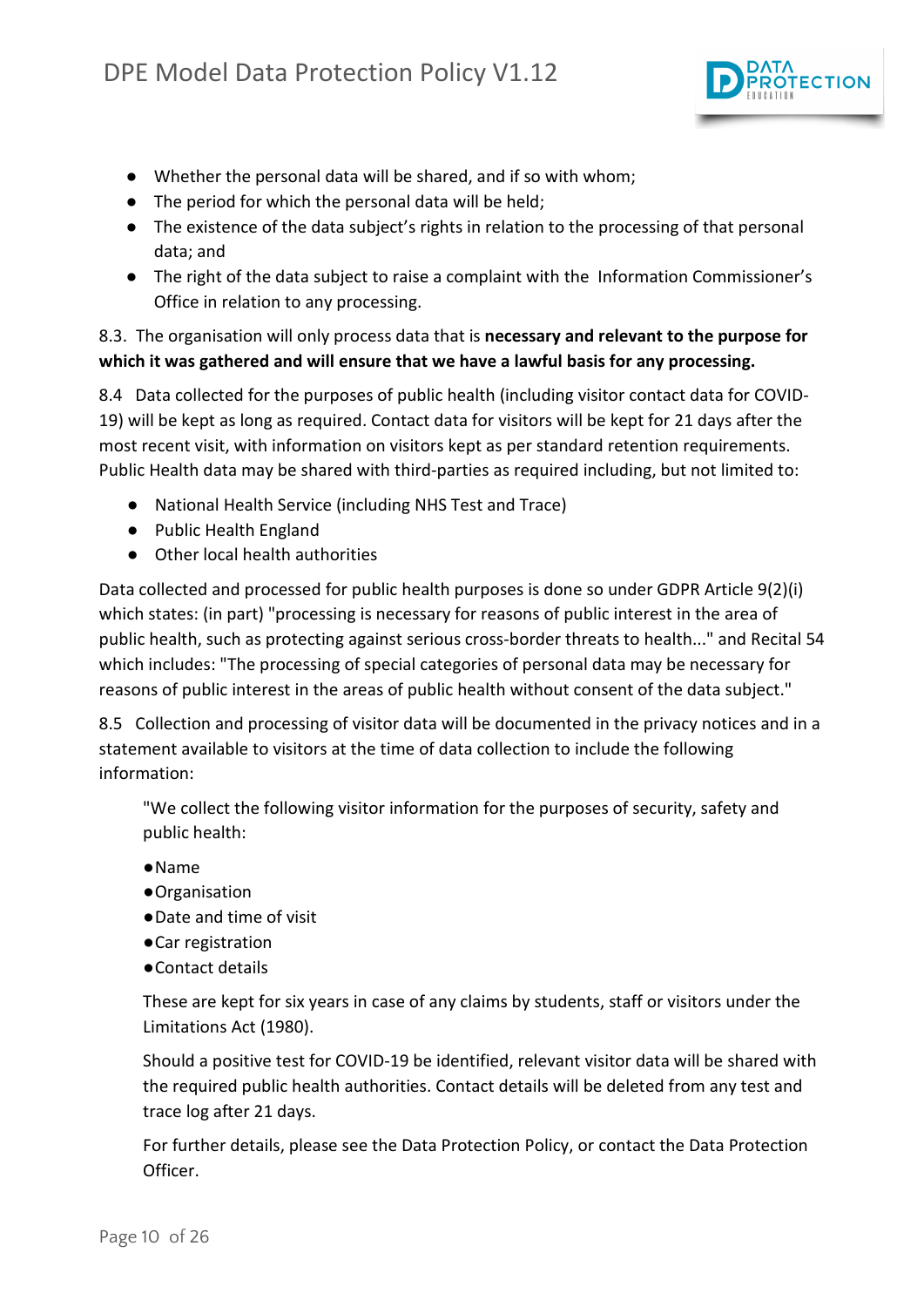

### <span id="page-10-0"></span>**9. LAWFUL PROCESSING OF DATA**

9.1. For personal data to be processed lawfully it must be processed on the basis on one of the legal grounds set out in the DATA Protection Legislation. The organisation will only process personal data where a lawful basis for processing exists. Specifically, where:

- The data subject has given **consent** to the processing of his or her personal data for one or more specific purposes;
- Processing is necessary for the **performance of a contract** to which the data subject is party or in order to take steps at the request of the data subject prior to entering into a contract;
- Processing is necessary for compliance with a **legal obligation** to which the controller is subject (e.g the Education Act 2011);
- Processing is necessary in order to protect the **vital interests** of the data subject or of another natural person;
- Processing is necessary for the **performance of a task carried out in the public interest** or in the exercise of official authority vested in the controller.

# <span id="page-10-1"></span>**10. SPECIAL CATEGORY DATA**

#### 10.1. This is data relating to **health; race; sexuality; religion; criminal offences; political opinions and union memberships**.

10.2. These special categories of personal data relating to will not be processed unless a specific lawful basis as listed in Article 9 of the UK GDPR applies. When this special category data is being processed we will normally only do so under the following legal grounds:

- Where the processing is **necessary for employment law** purposes, for example in relation to sickness absence;
- Where the processing is necessary for reasons of substantial public interest, for example for the purposes of equality of opportunity and treatment;
- Where the processing is necessary for **health or social care purposes**, for example in relation to pupils with medical conditions or disabilities; and
- **Where none of the above applies then we will seek the consent of the data subject to the processing of their special category personal data.**

### <span id="page-10-2"></span>**11. CONSENT**

11.1. There are strict legal requirements in relation to the form of consent that must be obtained from data subjects.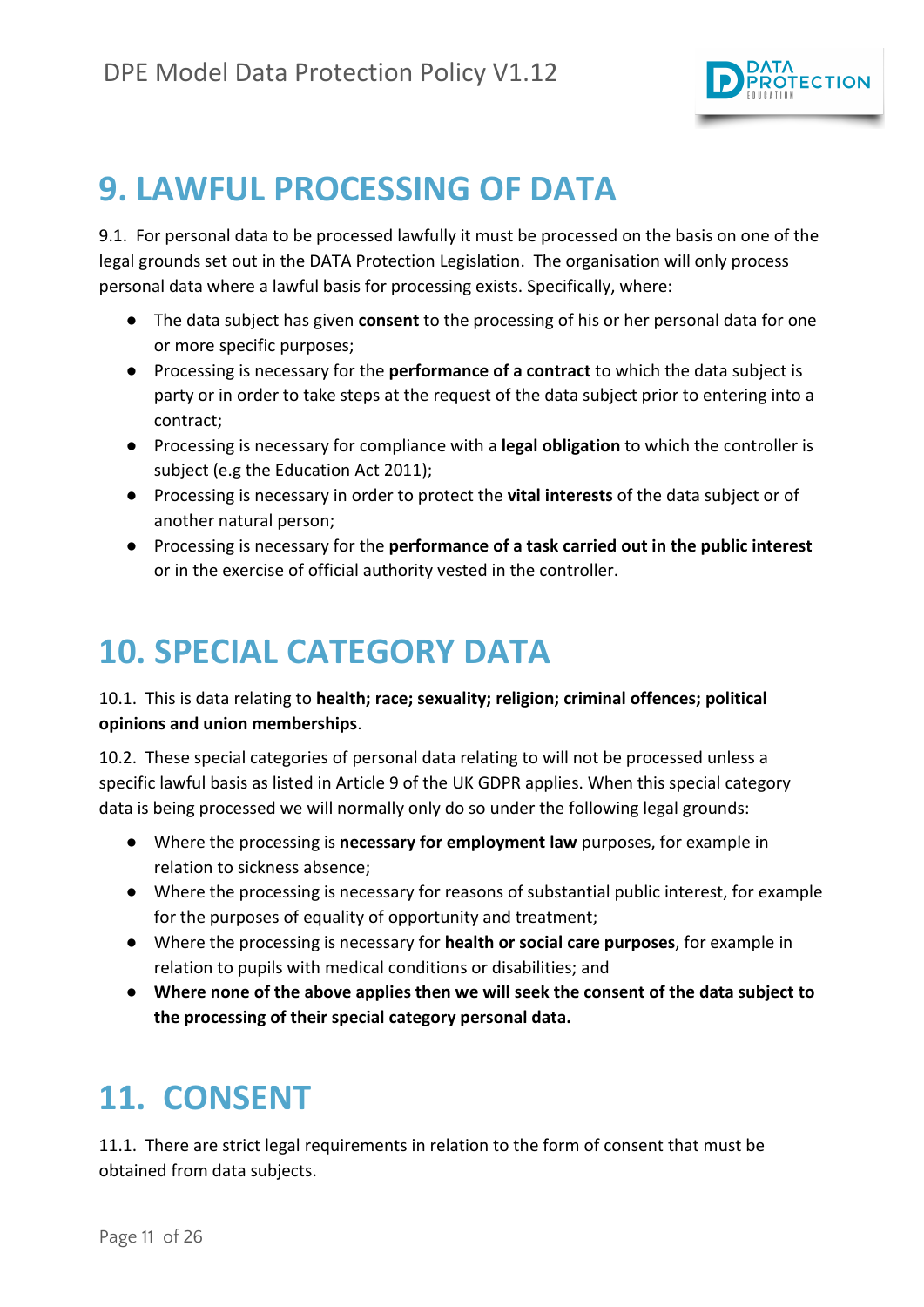

11.2. When pupils, join the Organisation a consent form will be required to be completed in relation to them. This consent form deals with photography, video and social media consents

11.3. Where appropriate third parties may also be required to complete a consent form.

11.4. In relation to all pupils under the age of 12 years old we will seek consent from an individual with parental responsibility for that pupil.

11.5. We will generally only seek consent directly from a pupil if they are legally able to give such consent. The legal age for consent under Data Protection legislation is 12. However, we recognise that this may not be appropriate in certain circumstances and therefore the organisation may be required to seek consent from an individual with parental responsibility.

11.6. If consent is required for the processing of personal data of any data subject then the form of this consent must:

- Inform the data subject of exactly what we intend to do with their personal data;
- Require them to positively confirm that they consent (we cannot ask them to opt-out rather than opt-in); and
- Inform the data subject of how they can withdraw their consent.

11.7. Any **consent must be freely given**, which means that we cannot make the provision of any goods or services or other matter conditional on a data subject giving their consent.

11.8. The DPO must always be consulted in relation to any consent form before consent is obtained.

11.9. A record must always be kept of any consent, including how it was obtained and when.

11.10.There may be circumstances where it is considered necessary to process personal data or special category personal data in order to protect the vital interests of a data subject. This might include safeguarding, child protection and medical emergencies where the data subject is not in a position to give consent to the processing. We believe that this will only occur in very specific and limited circumstances. In such circumstances we would usually seek to consult with the DPO in advance, although there may be emergency situations where this does not occur. Please refer to the organisation Safeguarding Policy, Child Protection Policy and organisation Medical Policy for further information.

### <span id="page-11-0"></span>**12. DISCLOSURE AND SHARING OF PERSONAL INFORMATION**

12.1 We may share personal data that we hold about data subjects, with other organisations, without consent, where we have a lawful basis for doing so. Such organisations include the Department for Education and Education and Skills Funding Agency "ESFA", Ofsted, health authorities and professionals, the Local Authority, examination bodies, other organisations, and other organisations where we have a lawful basis for doing so.

Page 12 of 26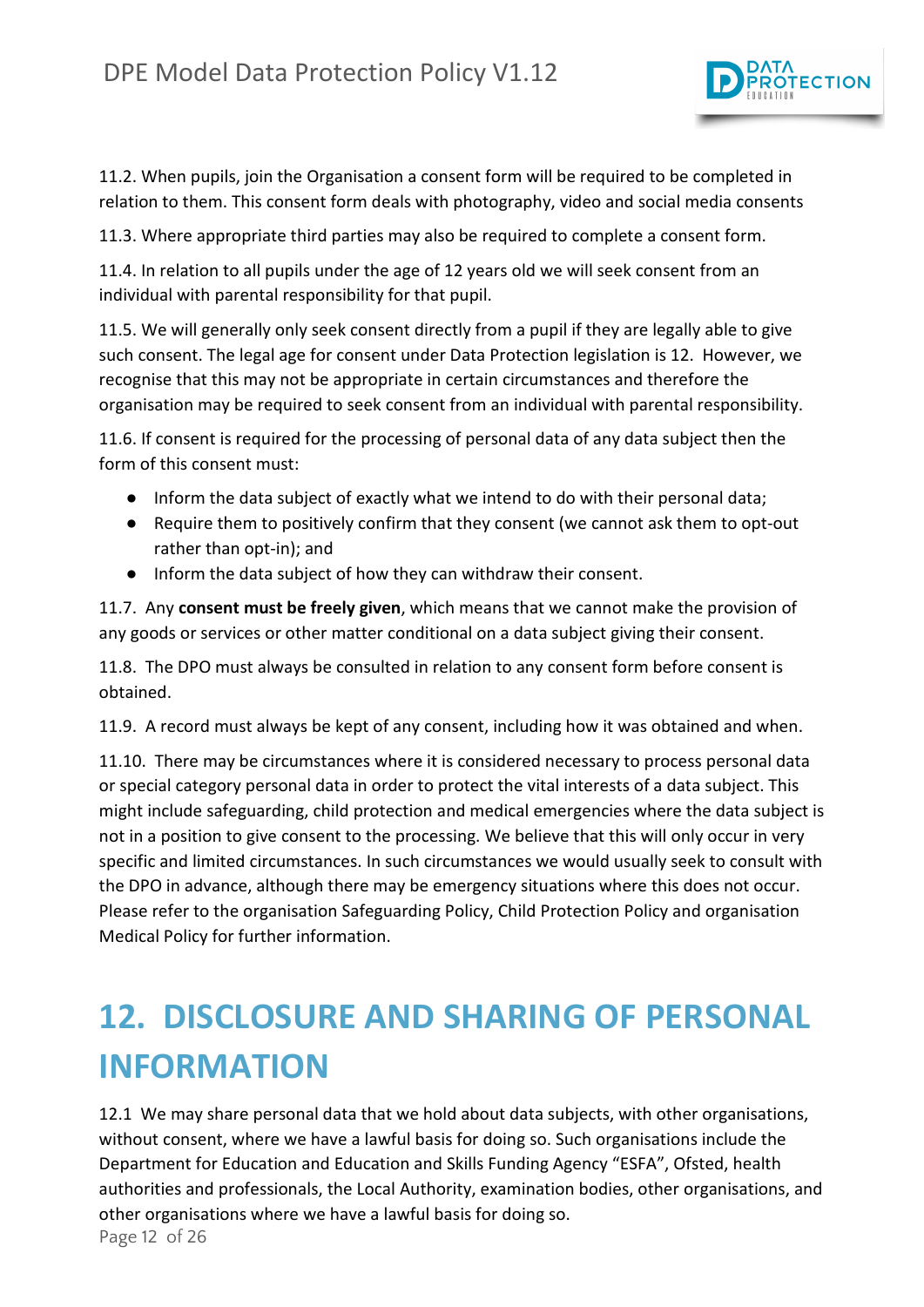

12.2 The organisation will inform data subjects of any sharing of their personal data unless we are not legally required to do so, for example where personal data is shared with the police in the investigation of a criminal offence**.**

12.3 In some circumstances we will not share safeguarding information. Please refer to our Safeguarding and Child Protection Policy.

12.4 Further detail is provided in our Record of Processing Activities.

#### <span id="page-12-0"></span>**13. DATA SECURITY**

13.1. The organisation will implement appropriate data security measures using policies, procedures and technologies to ensure and maintain the security of all personal data from the point of collection to the point of destruction.

13.2. These security measures will be appropriate to the risks in processing personal data and will be consistent with the rights of the data subjects.

13.3. These measures shall include as appropriate:

- Measures and data access controls to ensure that the Personal Data can only be accessed by authorised personnel for the purposes agreed in the record of processing activity and outlined in the organisation privacy notice;
- In assessing the appropriate level of security account shall be taken in particular of all the risks that are presented by processing, for example from accidental or unlawful destruction, loss, or alteration, unauthorised or unlawful storage, processing, access or disclosure of personal data;
- The anonymisation, pseudonymisation and encryption of personal data;
- The ability to ensure the ongoing confidentiality, integrity, availability and resilience of processing systems and services;
- The ability to restore the availability and access to personal data in a timely manner in the event of a physical or technical incident;
- A process for regular testing, assessing, and evaluating the effectiveness of technical and organisational measures for ensuring the security of the processing of personal data;
- Measures to identify vulnerabilities with respect to the processing of personal data in systems used to provide services to The Organisation.

#### <span id="page-12-1"></span>**14. DATA PROTECTION IMPACT ASSESSMENTS**

Page 13 of 26 14.1 The organisation takes data protection very seriously, and will consider and comply with the requirements of Data Protection Legislation in relation to all of its activities whenever these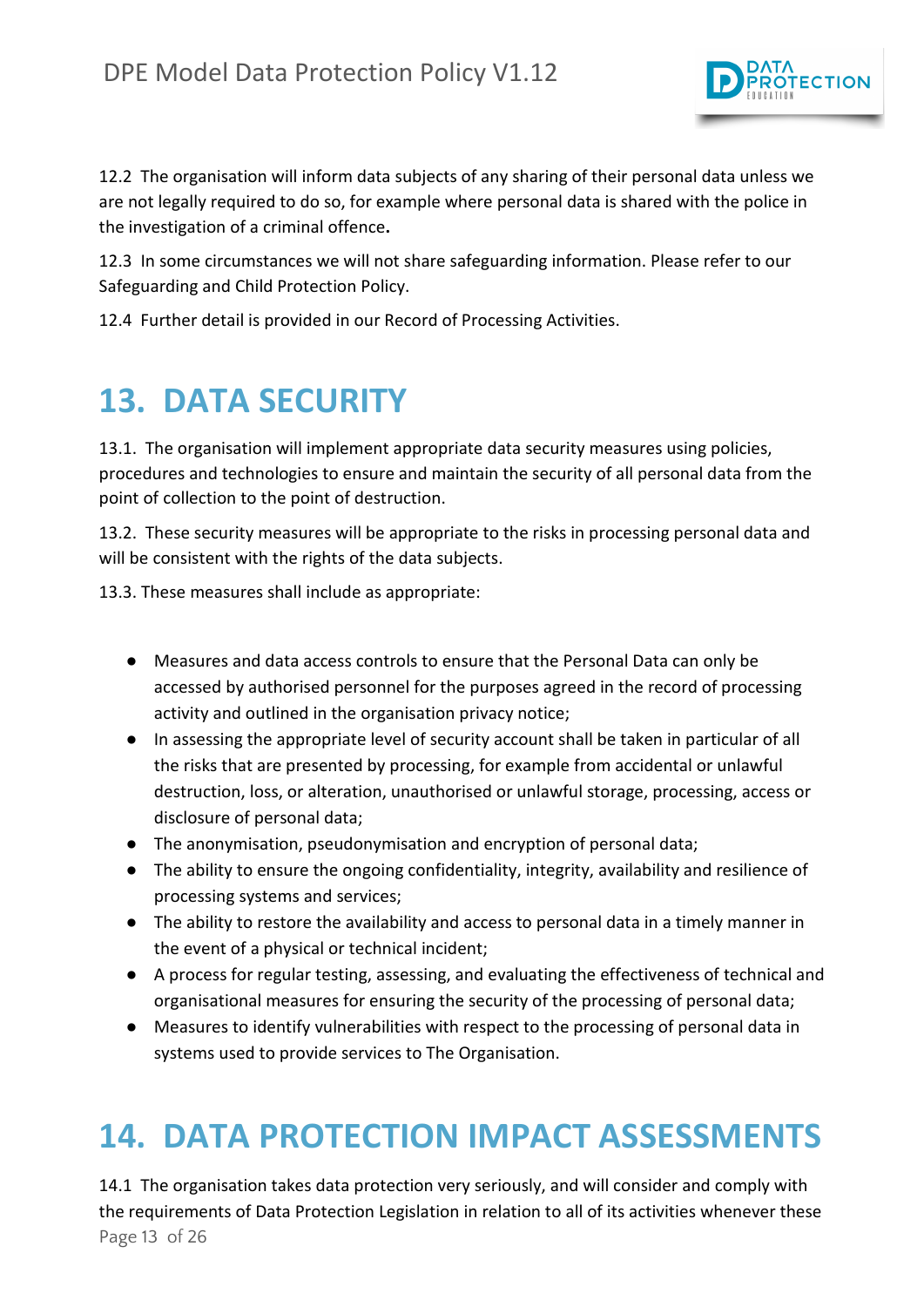

involve the use of personal data, in accordance with the principles of data protection by design and default.

13.2 In certain circumstances the law requires us to carry out detailed assessments of proposed processing. This includes where we intend to use new technologies which might pose a high risk to the rights of data subjects because of the types of data we will be processing or the way that we intend to do so.

14.3 The organisation will complete an assessment of any such proposed processing and will use a template document which ensures that all relevant matters are considered.

14.4 The DPO should always be consulted as to whether a data protection impact assessment is required, and if so how to undertake that assessment.

### <span id="page-13-0"></span>**15. DATA BREACHES**

15.1. In the case of a personal data breach, The organisation shall without undue delay and, where feasible, not later than 72 hours after having become aware of it, notify the personal data breach to the Information Commissioner's Office, unless the personal data breach is unlikely to result in a risk to the rights and freedoms of natural persons.

15.2. Where the notification to the Information Commissioner's Office is not made within 72 hours, it shall be accompanied by reasons for the delay.

15.3 In order to evaluate the personal data breach The organisation shall without undue delay immediately inform and involve the Data Protection Officer in the assessment of the breach and in the execution of the data breach procedure to contain and manage the breach.

#### 15.4. **The notification to the Information Commissioner's Office shall at least:**

- describe the nature of the personal data breach including where possible, the categories and approximate number of data subjects concerned and the categories and approximate number of personal data records concerned;
- communicate the name and contact details of the data protection officer or other contact point where more information can be obtained;
- describe the likely consequences of the personal data breach;
- describe the measures taken or proposed to be taken by the controller to address the personal data breach, including, where appropriate, measures to mitigate its possible adverse effects;
- Where, and in so far as, it is not possible to provide the information at the same time, the information may be provided in phases without undue further delay.

The organisation shall document any personal data breaches, comprising the facts relating to the personal data breach, its effects and the remedial action taken in a data breach log. The log shall enable the Information Commissioner's Officer to verify compliance with the data breach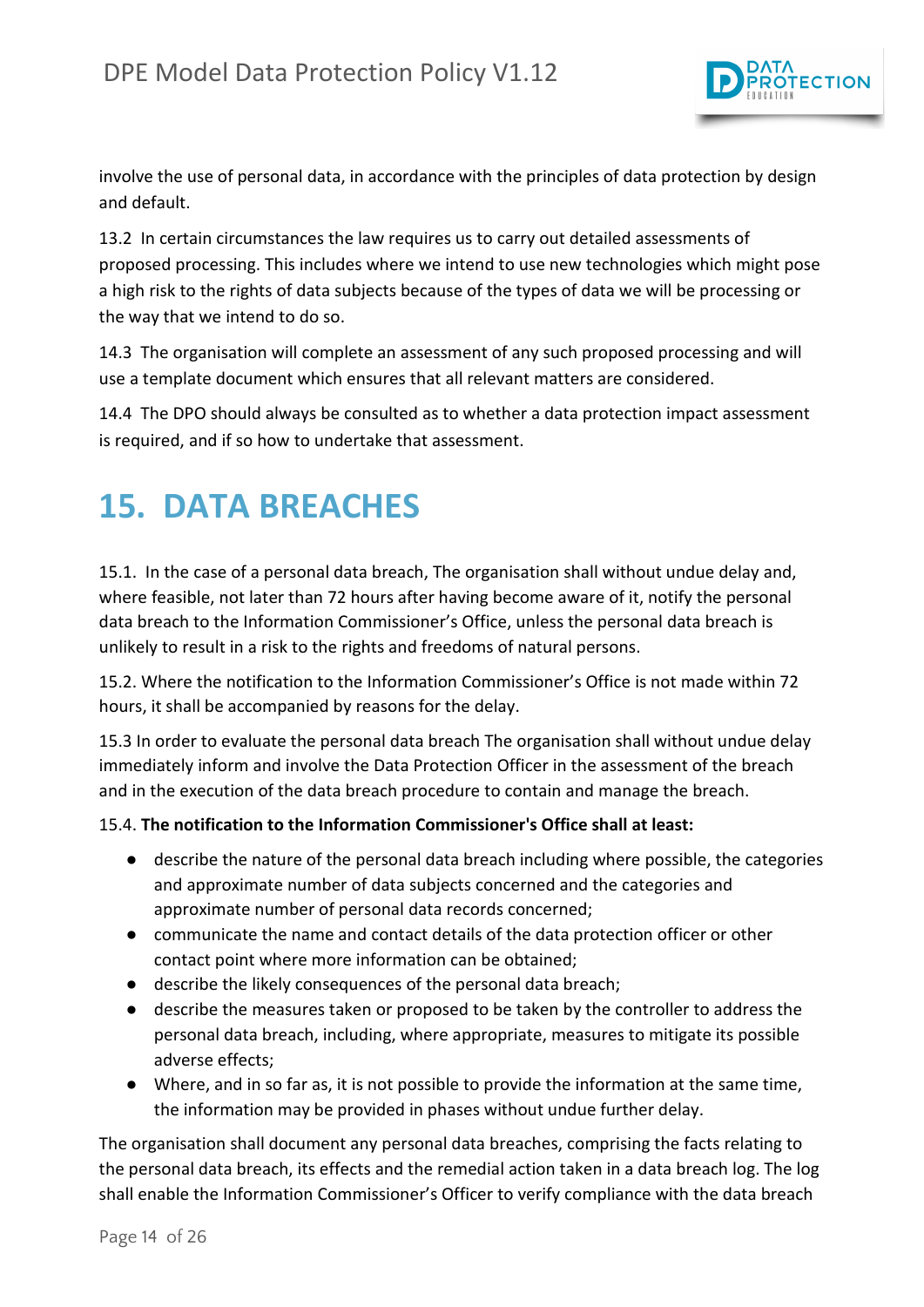

rules and raise awareness of minor breaches that may assist in the identification of new data handling processes and training requirements.

15.5 **For examples of data breaches please see Appendix 2**

### <span id="page-14-0"></span>**16. SUBJECT ACCESS REQUESTS**

16.1. The organisation is committed to:

- Ensuring that individuals' rights to their own personal information can be appropriately exercised;
- Providing adequate training for staff to recognise and handle subject access requests;
- Ensuring that everyone handling personal information knows where to find further guidance on individuals' rights in relation to their own personal information;
- Ensuring that queries about individuals' rights to their own personal information are dealt with effectively and promptly;
- Being fair and transparent in dealing with a subject access request;
- Logging all subject access requests to assist the Information Commissioner's Office with any complaints related to subject access as well as identifying any issues that may assist in the identification of new data handling processes and training requirements.

16.2. All staff are responsible for ensuring that any request for information they receive is dealt with in line with the requirements of the GDPR and in compliance with this policy.

All staff have a responsibility to recognise a request for information and ensure it is passed to the responsible member of staff and/or the Data Protection Officer within two working days.

16.3. **For information and guidance on how the organisation will deal with a Subject Access Request see the Subject Access Request Procedure**

#### <span id="page-14-1"></span>**17. PUBLICATION OF INFORMATION**

17.1. The organisation maintains and publishes a publication scheme on its website outlining

classes of information that will be made routinely available, including policies and procedures.

17.2. Classes of information specified in the publication scheme will be made available quickly

and easily on request.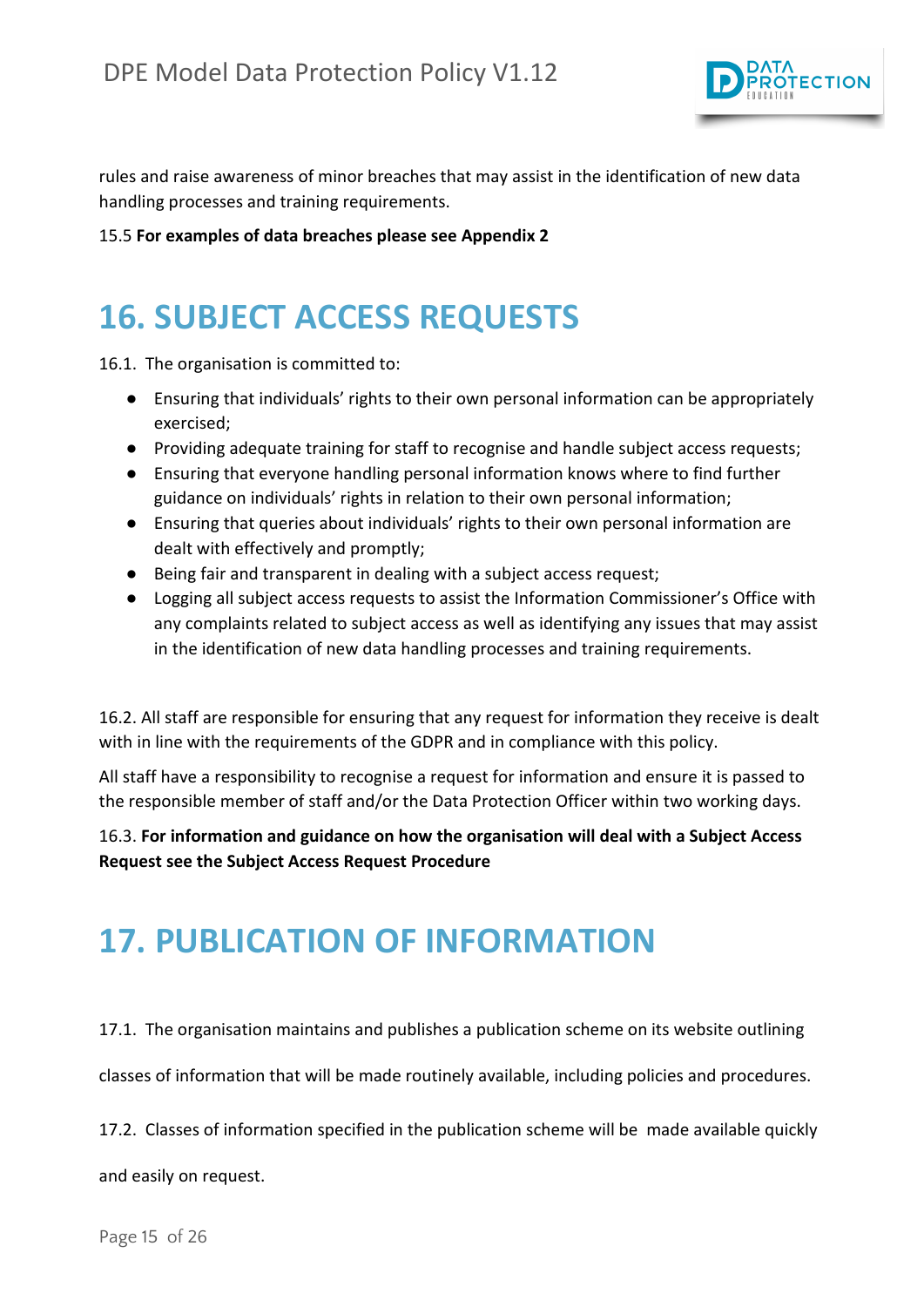

17.3. The organisation will not publish any personal information, including photos, on its website without the permission of the affected individual.

17.4. When uploading information to the organisation website, staff will be considerate of any metadata or deletions which could be accessed in documents and images on the site.

#### <span id="page-15-0"></span>**18. DBS DATA**

18.1. All data provided by the DBS will be handled in line with data protection legislation; this includes electronic communication.

18.2. Data provided by the DBS will never be duplicated.

18.3. Any third parties who access DBS information will be made aware of the data protection legislation, as well as their responsibilities as a data handler.

18.4 Data Subjects have the right to appeal against any automated decision making, such as a DBS check

#### <span id="page-15-1"></span>**19. PHOTOGRAPHY IMAGES AND VIDEOS**

19.1. Photographs and videos will only be collected and stored by the organisation, organisation staff and workforce with a documented lawful basis.

19.2. Photographs and videos will normally only be taken and used where they are deemed essential for performing the public task of the organisation or relative to providing education.

19.3. However, there may be occasions that arise where the organisation would like to celebrate the achievements of our pupils and therefore we may want to use images and videos of our pupils within promotional materials, or for publication in the media such as local, or even national, newspapers covering organisation events or achievements. If this is the case we will seek the consent of the pupils, and their parents where appropriate, before allowing the use of images or videos of pupils for such purposes.

19.4. Where photographs are required for other purposes, these purposes will be documented, and explicit consent will be sought.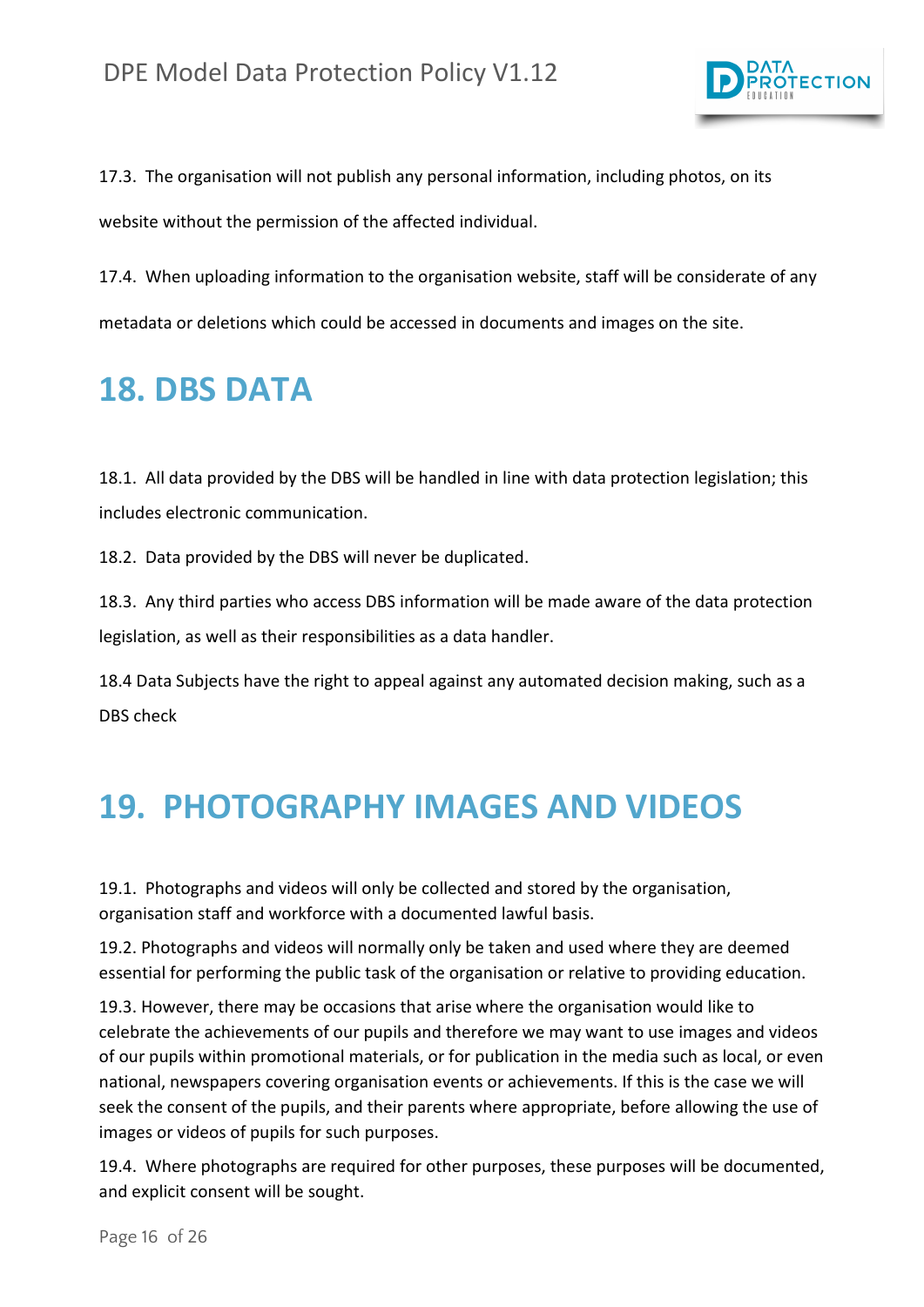

19.5. The retention period for photographs and videos taken by the organisation, organisation staff and workforce will be documented in the organisation retention policy. At the end of the retention period photographs will either be destroyed, or they may be retained as photos for archiving purposes in the public interest.

19.6. Parents and others attending organisation events are not allowed to take photographs and videos of those events for domestic purposes unless it is expressly stated at the start of the event. For example, parents cannot take video recordings of an organised performance involving their child. The organisation prohibits this as a matter of policy.

19.7. Where express permission is given to take photographs or videos the organisation does not however agree to any such photographs or videos being used for any purpose other than domestic purposes, but acknowledges that such matters are, for the most part, outside of the ability of the organisation to control or prevent.

19.8. The organisation asks that parents and others do not post any images or videos which include any child other than their own child on any social media or otherwise publish those images or videos.

19.9. Whenever a pupil begins their attendance at the organisation, they, or their parent where appropriate, will be asked to complete a consent form in relation to the use of images and videos of that pupil. We will not use images or videos of pupils for any purpose where we do not have consent.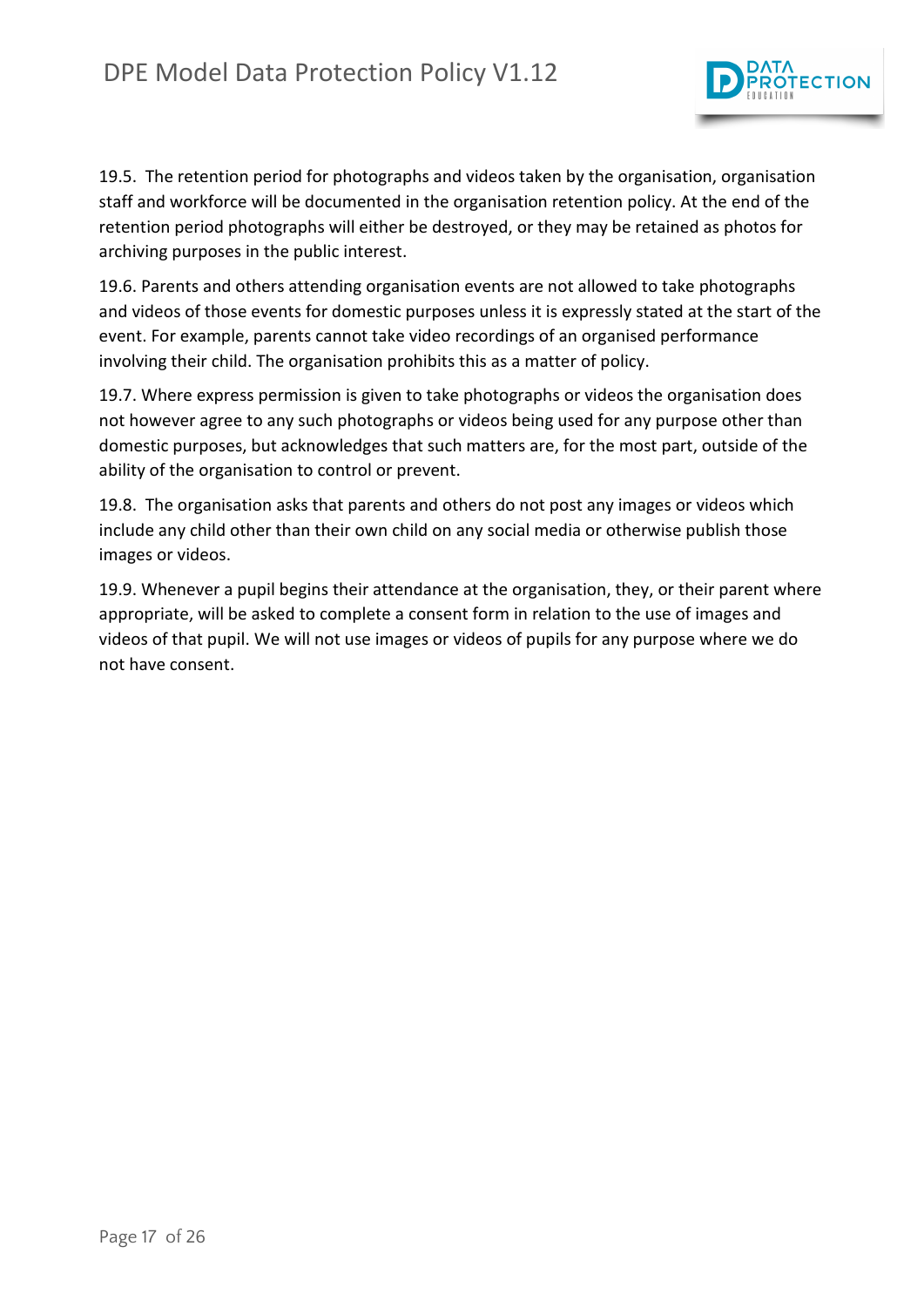

#### <span id="page-17-0"></span>**20. CCTV**

20.1. CCTV may be used for the purpose of protecting the safety of staff, students and visitors and to help secure the physical premises.

20.2. Notices of recording including details of the Data Controller and where a copy of organisation CCTV policy can be obtained will be included on clearly visible signs posted at all entrances to the organisation site(s).

20.3. All CCTV footage is securely stored and can only be accessed by appropriate members of staff. All images recorded by CCTV will be deleted as defined in the retention schedule.

20.4. Where The Organisation installs new CCTV cameras, a data privacy impact assessment will be carried out prior to installation.

20.5. The nominated person responsible for CCTV in The Organisation is

The controller and operator of the CCTV scheme are:

**Controller:** Kim Sawe

**Contact email:** info@three-saints.org.uk

**Telephone:** 01744 734320

**Address:** Barton Close, St Helens, WA10 2HS

Day-to-day management responsibility for deciding what information is recorded, how it is used and who can access it is delegated to Headteachers.

#### <span id="page-17-1"></span>**21. RETENTION POLICY.**

21.1. The organisation will not keep personal data longer than necessary and will maintain a retention schedule outlining the retention requirements of electronic and paper records. The Organisation will retain the minimum amount of information that it requires to carry out its statutory functions and the provision of services.

21.2. In circumstances where a retention period of a specific document has expired, checks will be made to confirm disposal and consideration given to the method of disposal to be used based on the data to be disposed of.

21.3. These checks will include the following questions being addressed:

- Have the documents been checked to ensure they are appropriate for destruction?
- Is retention required to fulfil statutory obligations or other regulatory obligations, including child protection?
- Is retention required for evidence?
- Is retention required to meet the operational needs of the service?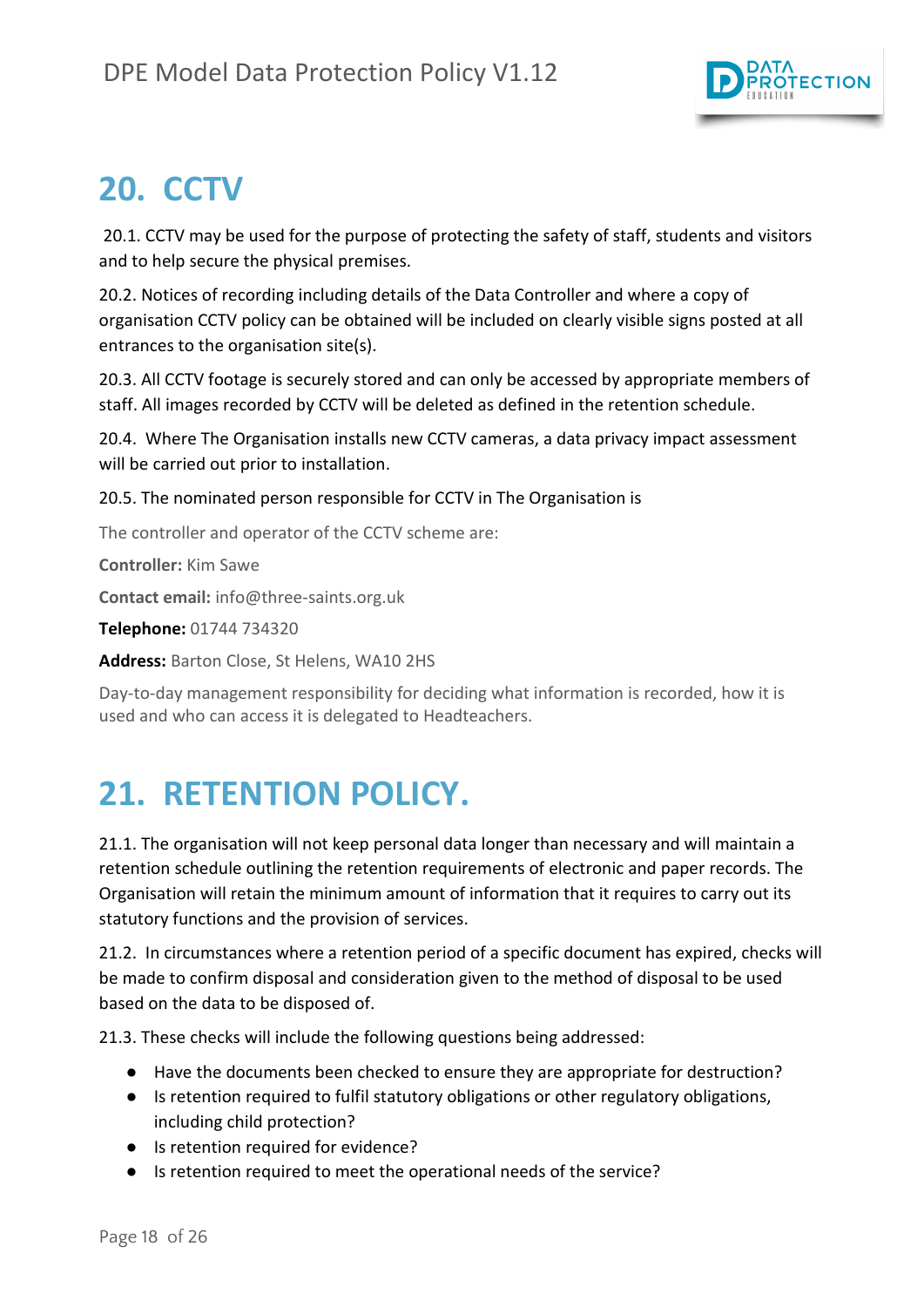

● Is retention required because the document or record is of historic interest, intrinsic value or required for organisational memory?

21.4 Retention data will be documented in the Record of Processing or taken as published in the IRMS school toolkit.

#### <span id="page-18-0"></span>**22. TRAINING**

22.1. The organisation shall ensure that all members of staff receive data protection training, including training on information handling appropriate to ensure data protection competence in their role. This training shall be completed every two years as a minimum.

#### <span id="page-18-1"></span>**23. DATA PROCESSORS**

23.1. The organisation contract with various organisations who provide services to the organisation, including:

- Payroll Providers to enable us to pay our employees;
- Parent payment systems to enable parents to pay for organisation meals, trips and/or uniforms;
- Pupil Assessment systems to support us with the tracking and monitoring of pupil achievement;
- Communication systems to enable us to effectively communicate with parent and pupils;
- organisation meal providers to support with the provision and payment for organisation meals;
- Photographers to enable us to store pupil photographs for safeguarding purposes;
- HR Systems for the effective management of all aspects of staff management;

23.2 In order that these services can be provided effectively we are required to transfer personal data of data subjects to these data processors.

23.3 Personal data will only be transferred to a data processor if they agree to comply with our procedures and policies in relation to data security, or if they put in place adequate measures themselves to the satisfaction of the organisation.

23.4. The organisation will always undertake due diligence of any data processor before transferring the personal data of data subjects to them.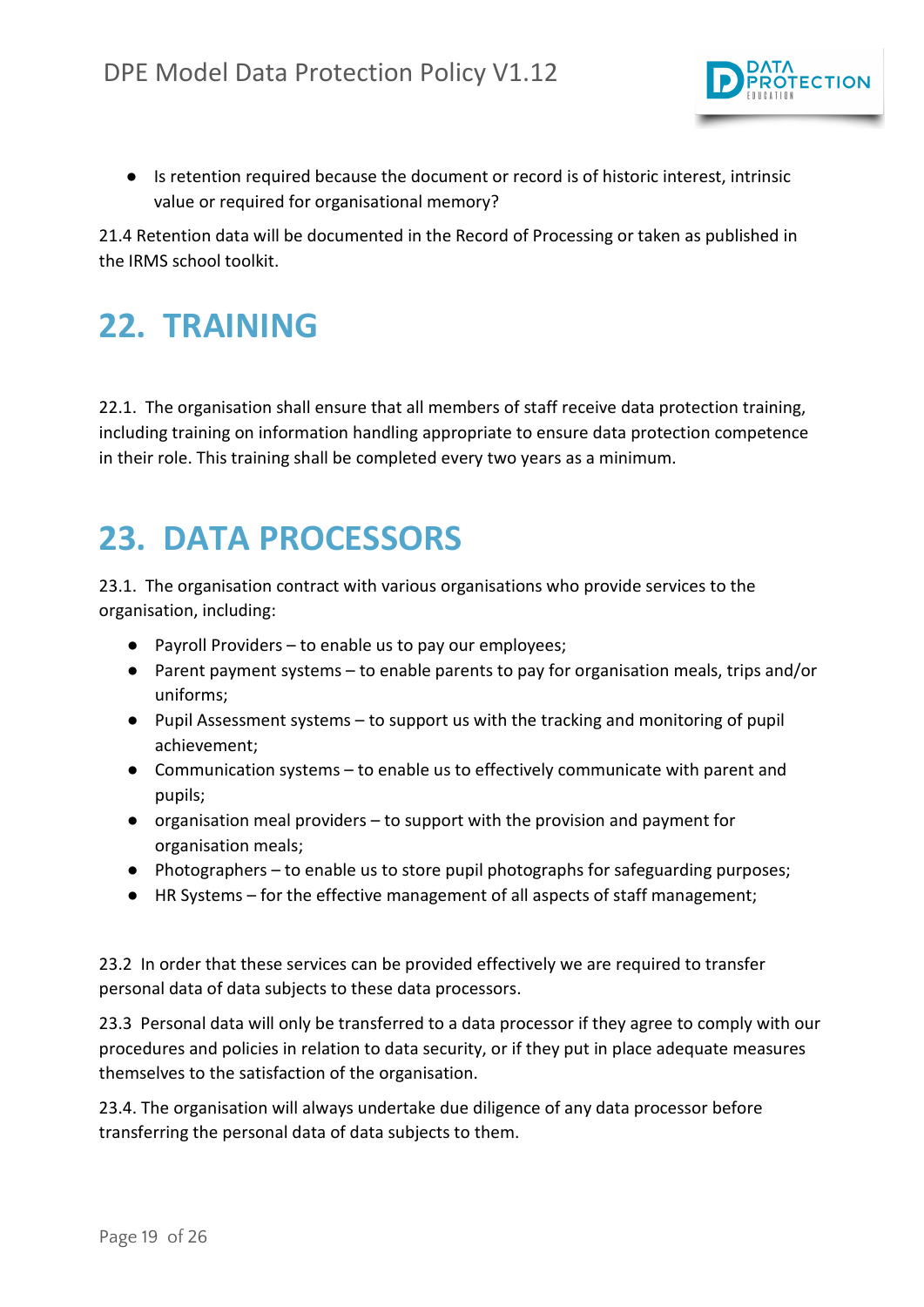

23.5. Contracts with data processors will comply with Data Protection Legislation and contain explicit obligations on the data processor to ensure compliance with the Data Protection Legislation, and compliance with the rights of Data Subjects.

#### <span id="page-19-0"></span>**24. CHANGES TO THIS POLICY**

24.1 We may change this policy at any time. Where appropriate, we will notify data subject**s** of those changes.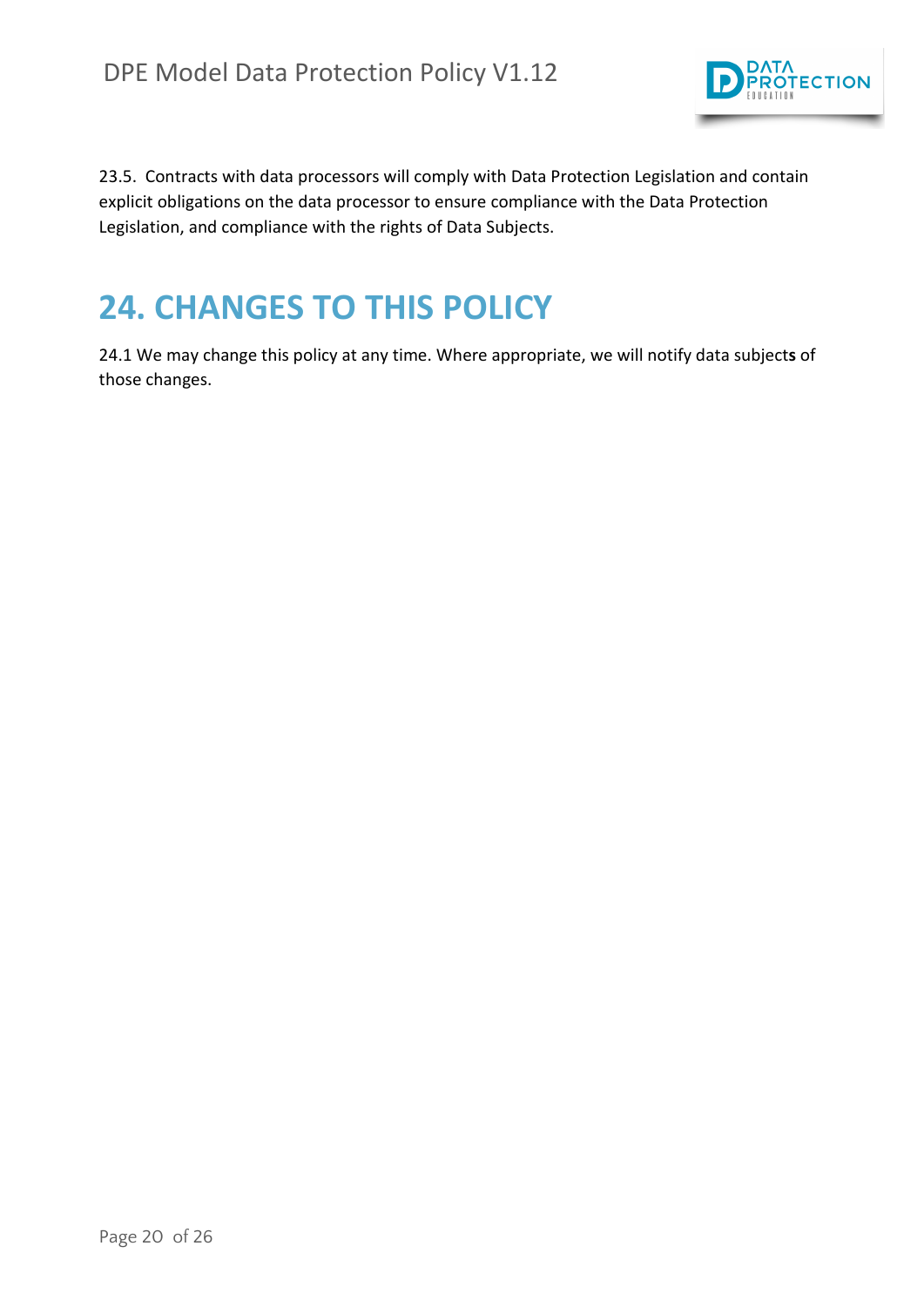

#### <span id="page-20-0"></span>**APPENDIX 1 UK GDPR DEFINITIONS**

**Personal data** means any information relating to an identified or identifiable natural person ('data subject'); an identifiable natural person is a person who can be identified, directly or indirectly, in particular by reference to an identifier such as a name, an identification number, location data, an online identifier or by one or more factors specific to the physical, physiological, genetic, mental, economic, cultural or social identity of that natural person;

**Processing** means any operation or set of operations which is performed on personal data or on sets of personal data, whether or not by automated means, such as collection, recording, organisation, structuring, storage, adaptation or alteration, retrieval, consultation, use, disclosure by transmission, dissemination or otherwise making available, alignment or combination, restriction, erasure or destruction;

**Restriction of processing** means the marking of stored personal data with the aim of limiting their processing in the future;

**Profiling** means any form of automated processing of personal data consisting of the use of personal data to evaluate certain personal aspects relating to a natural person, in particular to analyse or predict aspects concerning that natural person's performance at work, economic situation, health, personal preferences, interests, reliability, behaviour, location or movements;

**Pseudonymisation** means the processing of personal data in such a manner that the personal data can no longer be attributed to a specific data subject without the use of additional information, provided that such additional information is kept separately and is subject to technical and organisational measures to ensure that the personal data are not attributed to an identified or identifiable natural person;

**Filing system** means any structured set of personal data which are accessible according to specific criteria, whether centralised, decentralised or dispersed on a functional or geographical basis;

**Controller** means the natural or legal person, public authority, agency or other body which, alone or jointly with others, determines the purposes and means of the processing of personal data; where the purposes and means of such processing are determined by United Kingdom law, the controller or the specific criteria for its nomination may be provided for by United Kingdom law;

**Processor** means a natural or legal person, public authority, agency or other body which processes personal data on behalf of the controller;

**Recipient** means a natural or legal person, public authority, agency or another body, to which the personal data are disclosed, whether a third party or not. However, public authorities which may receive personal data in the framework of a particular inquiry in accordance with United Kingdom law shall not be regarded as recipients; the processing of those data by those public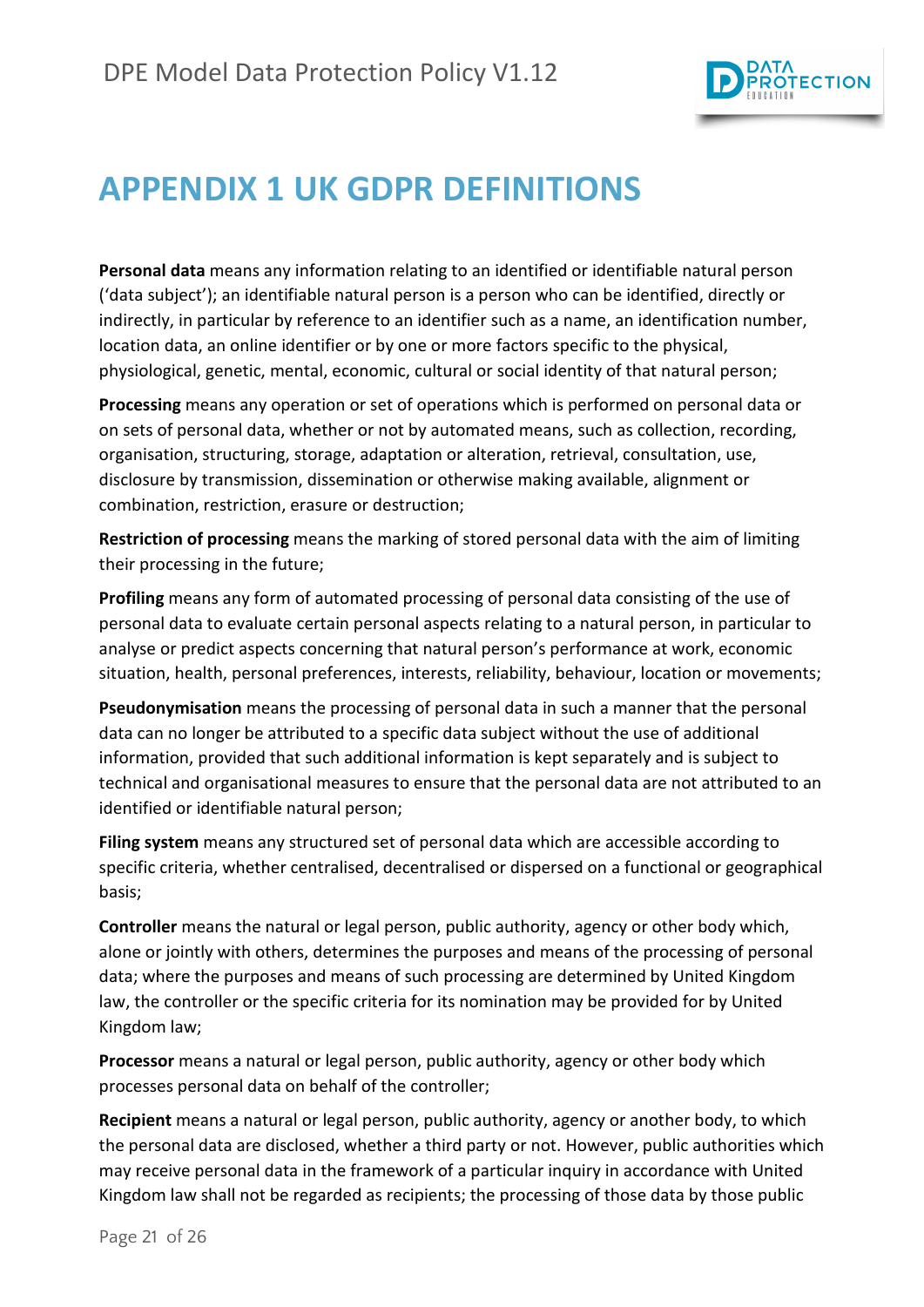

authorities shall be in compliance with the applicable data protection rules according to the purposes of the processing;

**Third party** means a natural or legal person, public authority, agency or body other than the data subject, controller, processor and persons who, under the direct authority of the controller or processor, are authorised to process personal data;

**Consent** of the data subject means any freely given, specific, informed and unambiguous indication of the data subject's wishes by which he or she, by a statement or by a clear affirmative action, signifies agreement to the processing of personal data relating to him or her;

**Personal data breach** means a breach of security leading to the accidental or unlawful destruction, loss, alteration, unauthorised disclosure of, or access to, personal data transmitted, stored or otherwise processed;

**Genetic data** means personal data relating to the inherited or acquired genetic characteristics of a natural person which give unique information about the physiology or the health of that natural person and which result, in particular, from an analysis of a biological sample from the natural person in question;

**Biometric data** means personal data resulting from specific technical processing relating to the physical, physiological or behavioural characteristics of a natural person, which allow or confirm the unique identification of that natural person, such as facial

**Data concerning health** means personal data related to the physical or mental health of a natural person, including the provision of health care services, which reveal information about his or her health status;

**Enterprise** means a natural or legal person engaged in an economic activity, irrespective of its legal form, including partnerships or associations regularly engaged in an economic activity;

**Supervisory authority** means in the UK the Information Commissioner's Office. In the case of data processed overseas in the European Union, this means an independent public authority which is established by a Member State pursuant to Article 51 of the GDPR;

#### **Cross-border processing** means either:

- processing of personal data which takes place in the context of the activities of establishments where the controller or processor is established in the UK and a thirdparty country; or
- processing of personal data which takes place in the context of the activities of a single establishment of a controller or processor in the United Kingdom but which substantially affects or is likely to substantially affect data subjects in a third-party country;
- processing of personal data which takes place in the context of the activities of a single establishment of a controller or processor outside the United Kingdom but which substantially affects or is likely to substantially affect data subjects in the United Kingdom;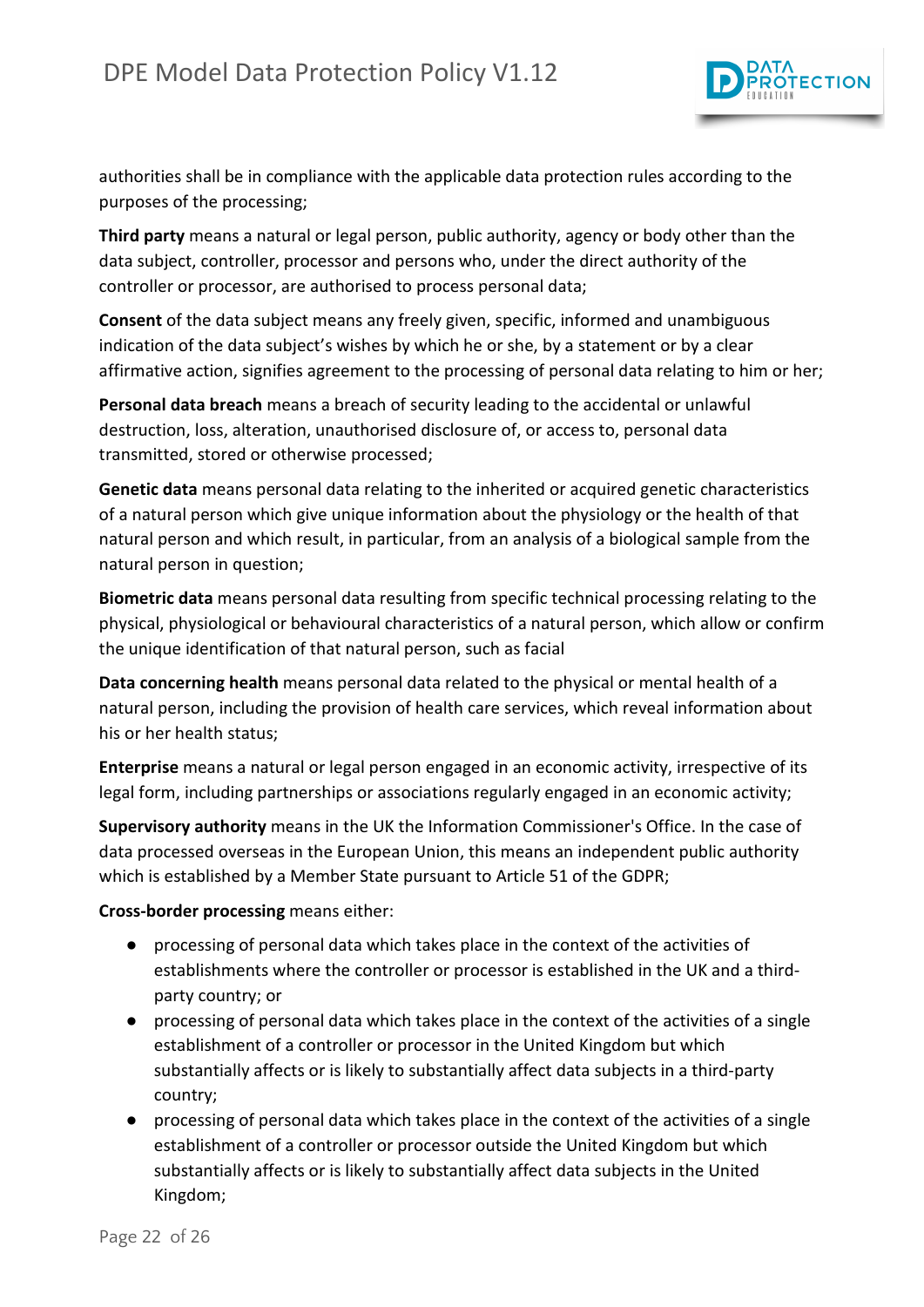

**Relevant and reasoned objection** means an objection to a draft decision as to whether there is an infringement of this Regulation, or whether envisaged action in relation to the controller or processor complies with this Regulation, which clearly demonstrates the significance of the risks posed by the draft decision as regards the fundamental rights and freedoms of data subjects and, where applicable, the free flow of personal data within the United Kingdom;

**Information society service** means any service normally provided for remuneration, at a distance, by electronic means and at the individual request of a recipient of services;

**International organisation** means an organisation and its subordinate bodies governed by public international law, or any other body which is set up by, or on the basis of, an agreement between two or more countries;

**Special categories** of personal data means personal data:

- revealing racial or ethnic origin;
- revealing political opinions;
- revealing religious or philosophical beliefs or trade union membership;
- the processing of genetic data, biometric data for the purpose of uniquely identifying a natural person;
- data concerning health or data concerning a natural person's sex life or sexual orientation;

**Data breach**: an incident or event in which personal and/or confidential data:

- has potentially been viewed or used by an individual unauthorised to do so;
- has had its integrity compromised;
- is lost or is unavailable for a significant period.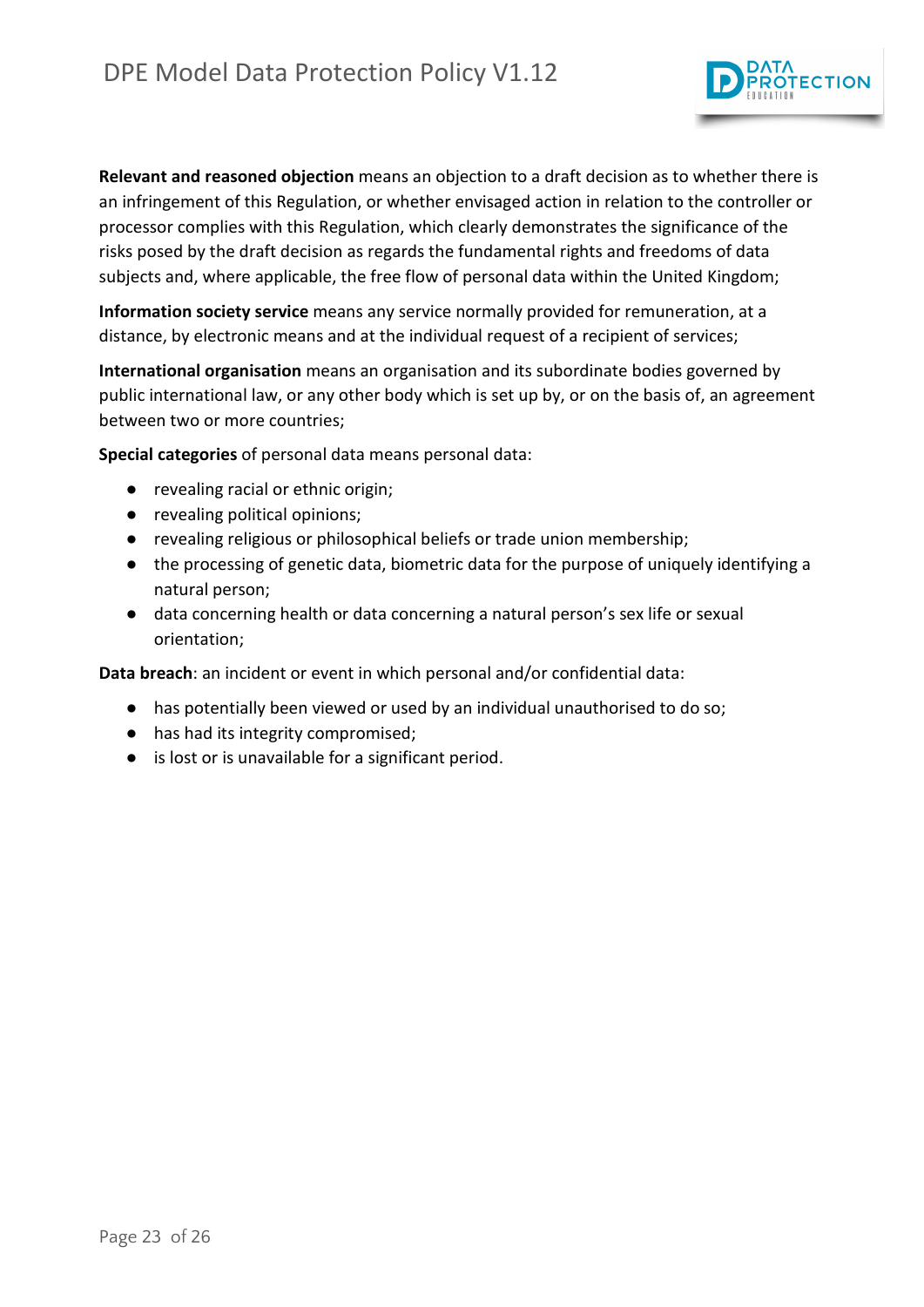

#### **APPENDIX 2. EXAMPLES OF DATA BREACHES**

- Loss or theft of paper records or loss or theft of equipment on which data is stored e.g. a laptop, mobile phone, tablet device or memory stick;
- A letter or email containing personal and/or confidential data sent to the wrong address (including internal staff or third parties) or an email to an unauthorised group of email boxes;
- Personal data disclosed orally in error in a meeting or over the phone including "blogging" where information is obtained by deceiving The Organisation, or where information has been disclosed without confirming the true identity of the requester;
- Unauthorised access to information classified as personal or confidential e.g. attaching documents to an outlook diary appointment that is openly accessible;
- Posting information on the world wide web or on a computer otherwise accessible from the Internet without proper information security precautions;
- Sensitive information left on a photo-copier or on a desk in County Council premises;
- Unauthorised alteration or deletion of information;
- Not storing personal and confidential information securely;
- Not ensuring the proper transfer or destruction of files after closure of offices/buildings e.g. not following building decommissioning procedures;
- Failure to safeguard/remove personal data on office equipment (including computers and smart phones) before disposal/sale.
- school

Examples of Breaches caused by IT Security Incidents:

- Unauthorised access to IT systems because of misconfigured and/or inappropriate access controls;
- Hacking or phishing attacks and related suspicious activity;
- Virus or malware attacks and related suspicious activity;
- ICT infrastructure-generated suspicious activity;
- Divulging a password to another user without authority.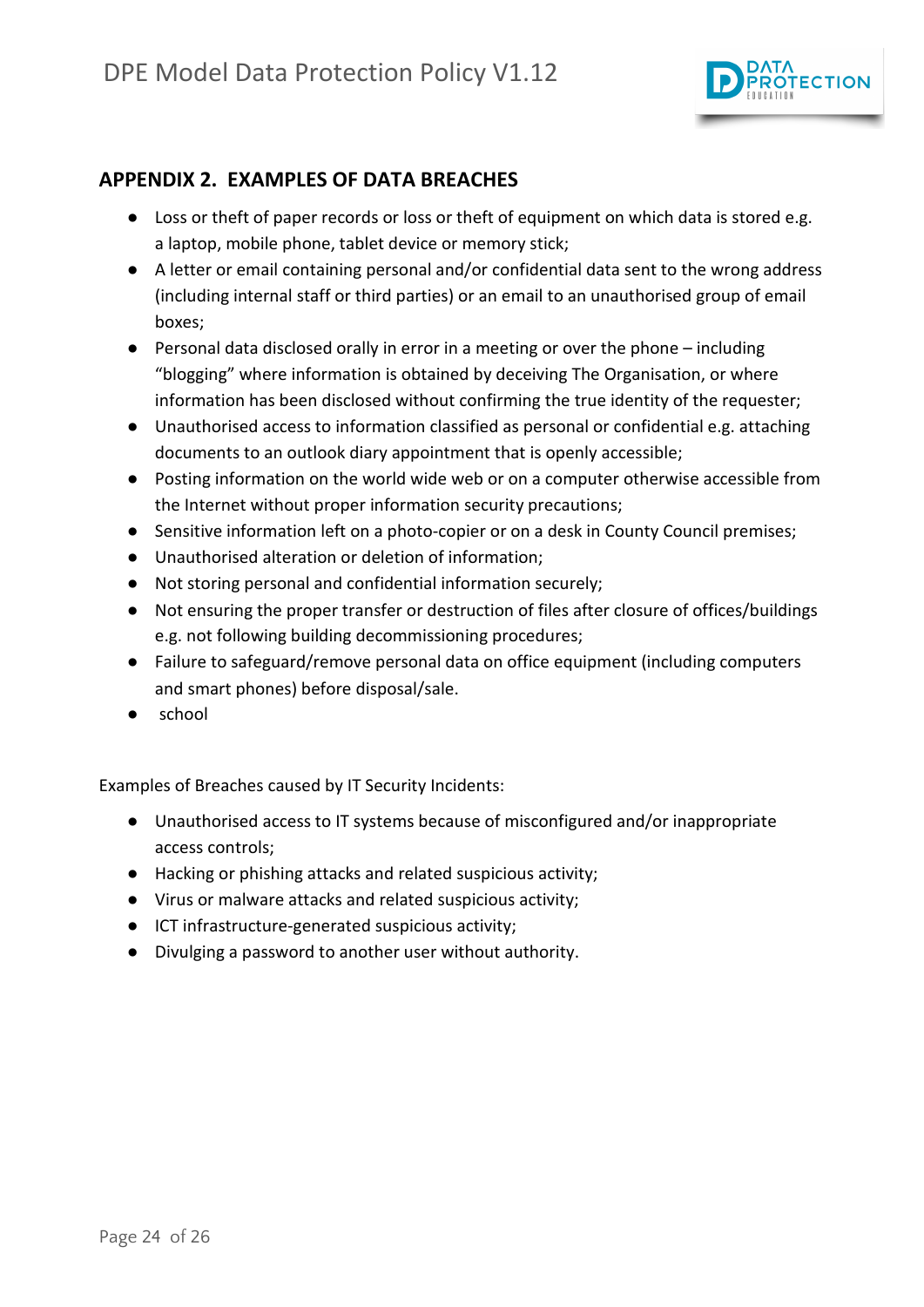

# <span id="page-24-0"></span>**APPENDIX 3. DEALING WITH SUBJECT ACCESS REQUESTS**

| What must the school<br>do?                                                                                                                                                                                                                                      | Why?                                                                                                                                                                                                                                                                                                                                  | How?                                                                                                                                                                                                                                                                                                                                                                                                                                                                                                                                                                                         |
|------------------------------------------------------------------------------------------------------------------------------------------------------------------------------------------------------------------------------------------------------------------|---------------------------------------------------------------------------------------------------------------------------------------------------------------------------------------------------------------------------------------------------------------------------------------------------------------------------------------|----------------------------------------------------------------------------------------------------------------------------------------------------------------------------------------------------------------------------------------------------------------------------------------------------------------------------------------------------------------------------------------------------------------------------------------------------------------------------------------------------------------------------------------------------------------------------------------------|
| We must be clear about the<br>nature of the request and<br>identify what information is<br>being requested.                                                                                                                                                      | Being clear about the nature<br>of the request will enable you<br>to decide whether the request<br>needs to be dealt with in<br>accordance with statutory<br>requirements, who needs to<br>deal with the request, and/or<br>whether this is business as<br>usual (BAU). If needed ask<br>the submitter of the request<br>for clarity. | <b>Review the request and</b><br>identify:<br>If the request is for the<br>personal information of the<br>requester or made by an<br>individual on behalf of<br>another person (e.g. on behalf<br>of a child or an adult lacking<br>capacity) - this is a subject<br>access request;<br>If the request is for non-<br>personal information - this<br>may be dealt with as BAU or<br>formally under the Freedom<br>of Information Act 2000 (the<br><b>FOIA) or the Environmental</b><br><b>Information Regulations 2004</b><br>(the EIR).<br>NB: The request can be<br>received in a range of |
|                                                                                                                                                                                                                                                                  |                                                                                                                                                                                                                                                                                                                                       | different formats e.g. letter,<br>email, a completed form, or<br>can be made via social media<br>(e.g. a Facebook page or<br>Twitter account).                                                                                                                                                                                                                                                                                                                                                                                                                                               |
| If the request is a SAR the<br>request must be forwarded to<br>the responsible member of<br>staff (usually the<br>Headteacher), the Data<br><b>Controller and the Data</b><br><b>Protection Officer within two</b><br>working days of receipt of<br>the request. | The UK GDPR stipulates that<br><b>SARs must be completed</b><br>within one month of the<br>request - but in reality, as<br>soon as possible.                                                                                                                                                                                          | Log the SAR in the subject<br>access request log and<br>inform all appropriate staff<br>required to deal with the<br>request.                                                                                                                                                                                                                                                                                                                                                                                                                                                                |